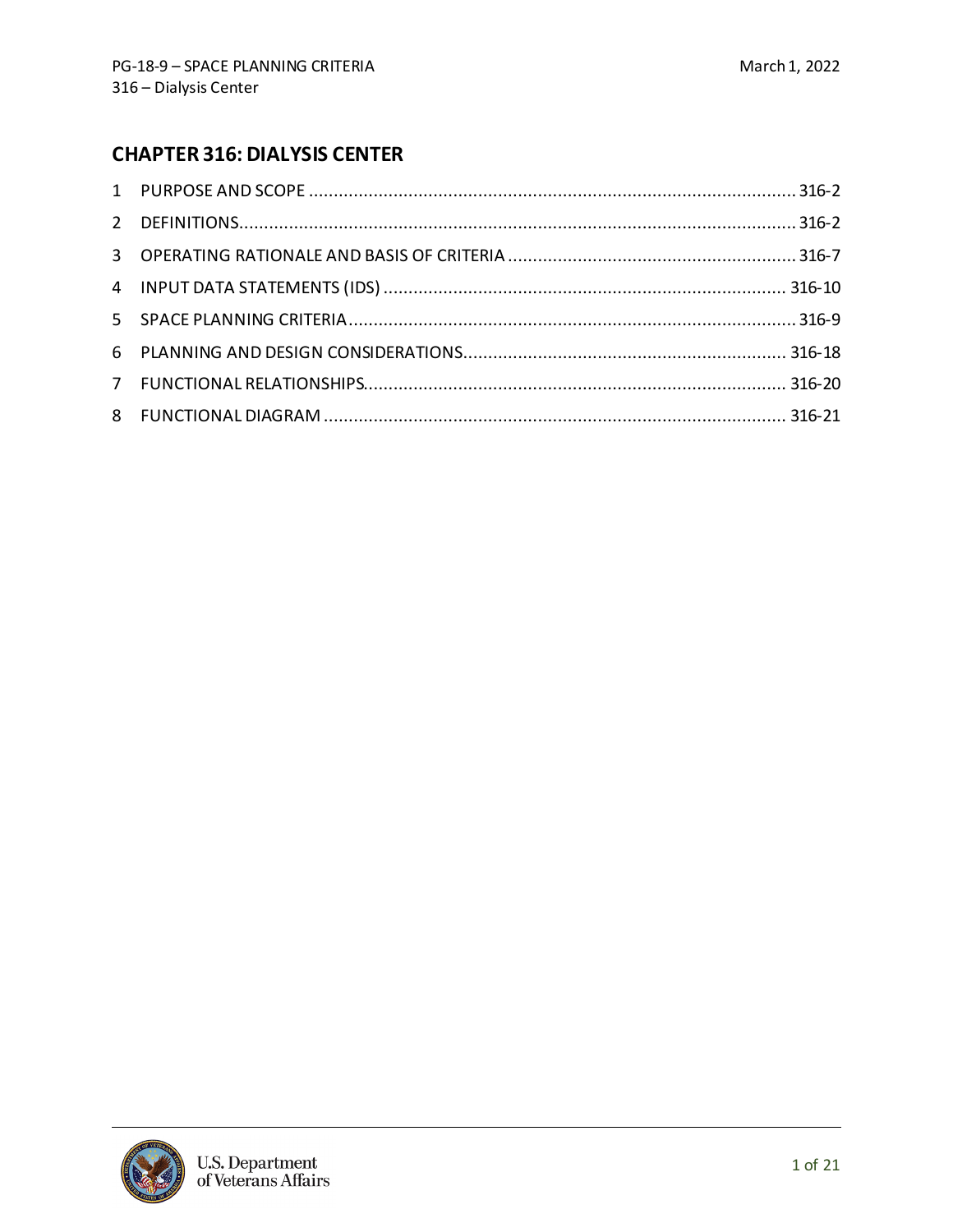## <span id="page-1-0"></span>**1 PURPOSE AND SCOPE**

This document outlines Space Planning Criteria for Chapter 316: Dialysis Center. It applies to all medical facilities at the Department of Veterans Affairs (VA).

## <span id="page-1-1"></span>**2 DEFINITIONS**

Bariatrics: The branch of medicine which deals with the causes, prevention, and treatment of obesity. The Dialysis Center must accommodate, in its equipment and design, a high percentage of bariatric patients, many of whom are disabled or non-ambulatory.

Dialysate: A solution of water and chemicals used in dialysis. Dialysate shall be provided in both single-patient and multiple-patient mixtures as determined by the medical staff.

Dialysis: A type of renal replacement therapy which is used to provide an artificial replacement for lost kidney functions. There are two main forms of dialysis, Hemodialysis and Peritoneal Dialysis, both of which are life support treatments; but dialysis does not treat kidney diseases. Dialysis may be used for very sick patients who have recently lost kidney functions (acute renal failure) or for stable patients who have permanently lost kidney functions (chronic or end-stage renal failure).

Dialysis Center: A highly specialized program which provides facilities for the treatment of patients with irreversible renal insufficiencies. Treatment procedures require professional supervision by staff experienced in renal pathophysiology. The Dialysis Center may serve either or both inpatients and outpatients, depending upon the medical facility type, and may provide self-dialysis training for Peritoneal Dialysis in addition to on-site assisted dialysis, i.e., Hemodialysis. The Dialysis Center administers both single-patient and multipatient Hemodialysis systems.

Hemodialysis (also Haemodialysis): The form of renal dialysis typically conducted in a Dialysis Center. Hemodialysis relies on convective transport of a dialysate and utilizes counter-current flow, where the dialysate is flowing in the opposite direction to blood flow in an extracorporeal circuit.

Pathophysiology: The study of the disturbance of normal mechanical, physical, and biochemical functions which a disease causes or which cause a disease.

Peritoneal Dialysis (PD): A form of renal dialysis typically done in the patient's home and/or workplace. PD is based on the principle that the peritoneal membrane which surrounds the intestine can act as a natural semi permeable membrane and that, if a dialysate is instilled within the membrane through a catheter, intracorporeal dialysis can occur by diffusion.

Water Treatment: Dialysis water treatment implies various levels of pre-treatment and a final purification module prior to distribution of purified water through a hydraulic circuit.

- A. Deionization (DI) Water: Water which has been treated to remove contaminants. This system removes most mineral deposits, but microbial contaminants may remain.
- B. Feed Water: The untreated, potable water available throughout the facility through its water supply system.

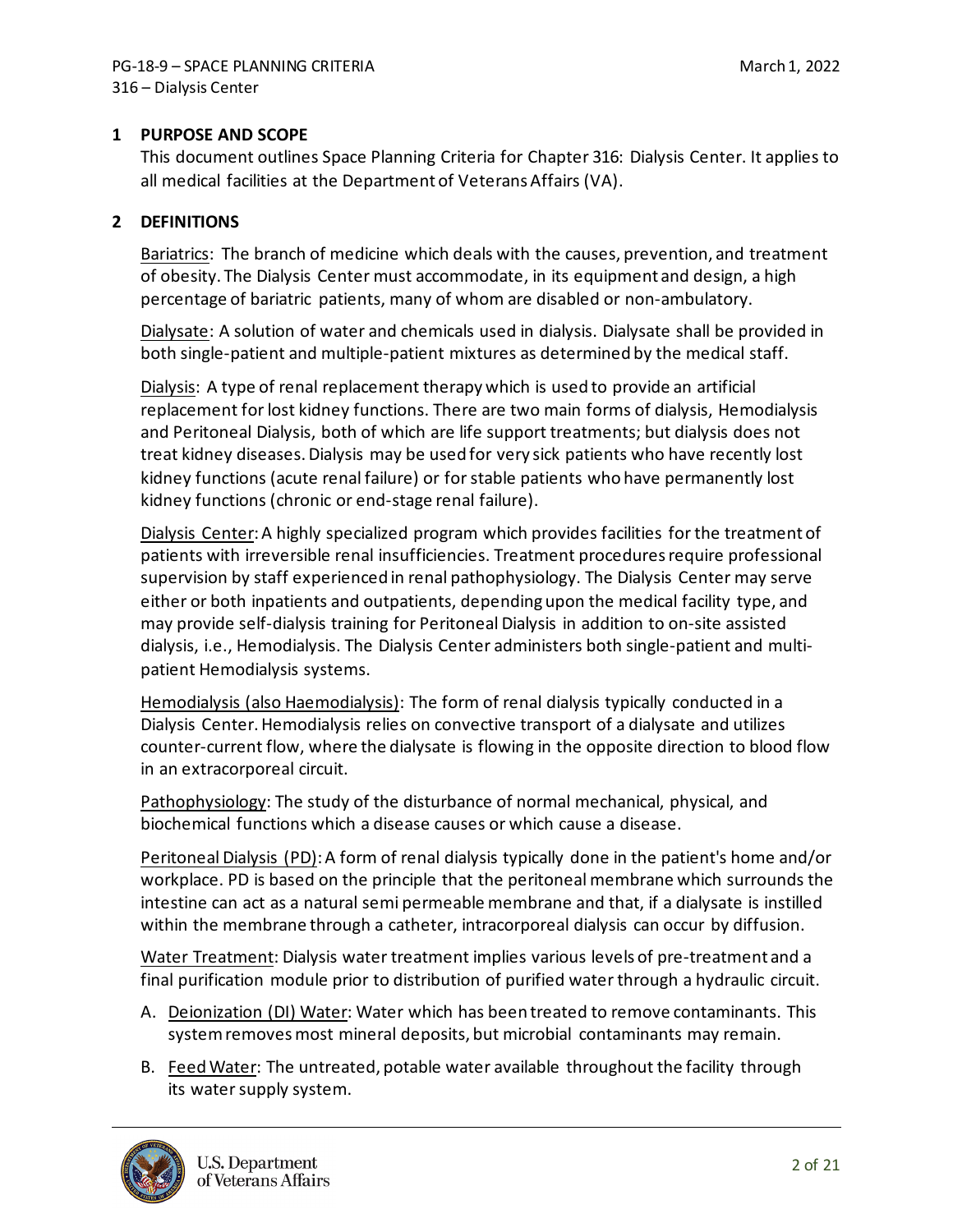- C. Permeate Water: Fully treated purified water, stored in a tank, which is used in the preparation of dialysate.
- D. Pre-treated Water: Partially treated water, sometimes available as feed water, which has had substantial reduction of mineral and/or microbial particles.
- E. Reverse Osmosis (RO) Water: Usually the final purification module in the treatment system, RO-based treatment modules produce water of optimal chemical and microbial quality.

## **Space Planning / SEPS**

Accessible: A site, building, facility, or portion thereof that complies with provisions outlined in the Architectural Barriers Act of 1968 (ABA).

Architectural Barriers Act (ABA): A set of standards developed to ensure that all buildings financed with federal funds are designed and constructed to be fully accessible to everyone. This law requires all construction, renovation, or leasing of sites, facilities, buildings, and other elements, financed with federal funds, to comply with the Architectural Barriers Act Accessibility Standards (ABAAS). The ABAAS replaces the Uniform Federal Accessibility Standards (UFAS).

Average Length of Encounter (ALoE): Averaged length of time, in minutes, a patient spends in an Exam / Treatment Room interacting with a provider and the clinical support team. It is accounted from room "set-up" to "clean-up" by staff. This metric is used to determine the number of annual patient / provider encounters that take place in an Exam / Treatment Room which, in turn, is used to calculate the number of Exam / Treatment Rooms needed in a facility based on projected annual workload. The ALoE is determined with VHA SME input during a PG-18-9 clinical chapter revision / update.

Average Length of Stay (ALoS): The average number of days a patient Veteran stays in an inpatient care unit. The ALoS is used to calculate the number of patient bedrooms for a specialty by dividing the site's projected workload by the ALoS.

Building Gross (BG) Factor: A Factor applied to the sum of all the Departmental Gross Square Footage (DGSF) in a project to determine the Building Gross Square Footage. This factor accounts for square footage used by the building envelope, structural systems, horizontal and vertical circulation including main corridors, elevators, stairs and escalators, shafts, and mechanical spaces. The Department of Veterans Affairs has set this factor at 1.35 and included guidance in case of variance when developing a Program for Design (PFD) in SEPS.

Clinic Stop: Per these criteria, a clinic stop is the workload unit of measure for space planning. Clinic Stops are codified by VSSC*,* when applicable, they are referenced by number in the calculation of workload driven patient care spaces in this document.

Department Net to Gross (DNTG) Factor: A parameter, determined by the VA for each clinical and non-clinical department PG-18-9 space planning criteria chapter, used to convert the programmed Net Square Feet (NSF) area to the Department Gross Square Feet (DGSF) area.

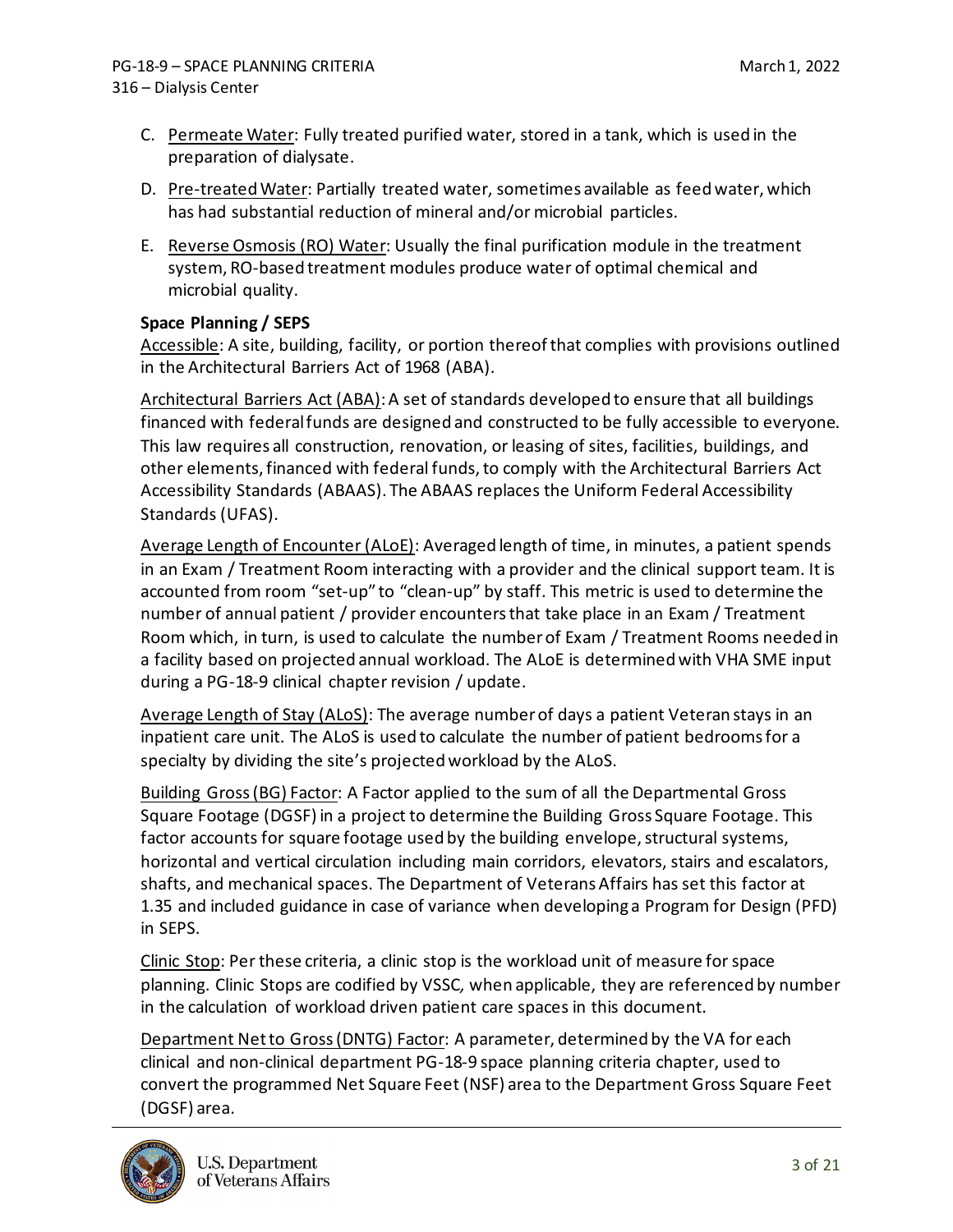Encounter: An interaction between a patient Veteran and a VA provider or providers in an Exam Room / Treatment Room / Consultation Room / Procedure Room*,* spaces where a patient Veteran received clinical care.

Full-Time Equivalent (FTE): A staffing parameter equal to the amount of time assigned to one full time employee. It may be composed of several part-time employees whose combined time commitment equals that of one full-time employee (i.e., 40 hours per week).

Functional Area (FA): The grouping of rooms and spaces based on their function within a clinical service or department.

Functional Area Criteria Statement (FACS): A verbalized mathematical / logical formulation assigned to a FA incorporating answers to Input Data Statements (IDSs) to determine the condition for providing the rooms / spaces listed in the FA in the baseline space program or Program for Design (PFD) for a project. Certain rooms / spaces may or may not have additional conditions.

Input Data Statement(s): A question or set of questions designed to elicit information about the healthcare project to generate a Program for Design (PFD) based on the parameters set forth in this set of documents. This information is processed through mathematical and logical operations in the VA Space and Equipment Planning System (SEPS).

JSN (Joint Schedule Number): A unique five alpha-numeric code assigned to each content item in the PG-18-5 Standard. JSNs are defined in DoD's Military Standard 1691 and included in SEPS Content Table.

Net Square Feet / Net Square Meters (NSF/NSM): The area of a room or space derived from that within the interior surface of the bounding walls or boundaries.

Patient Unique: (or Unique Patient), A Veteran patient counted as a unique in each division from which they receive care. Patient Uniques are included in the Registry for a VA Medical Center.

Program for Design (PFD): A project specific itemized listing of the spaces, rooms, and square foot area required for the proper operation of a specific service / department, and the corresponding area for each. PFDs are generated by SEPS based on the PG-18-9 Standard.

PG-18-5: A Department of Veterans Affairs' Equipment Guidelist Standard for planning, design, and construction of VA healthcare facilities; a Program Guide (PG) that lists assigned room contents (medical equipment, furniture, and fixtures) to each room in PG-18-9. PG-18-5 follows PG-18-9's chapter organization and nomenclature.

PG-18-9: A Department of Veterans Affairs' Program Guide for the Space Planning Criteria Standard use to develop space planning guidance for the planning, design, and construction of VA healthcare facilities; a Program Guide (PG) that provides space planning guidance for VA Medical Centers (VAMCs) and Community Bases Outpatient Clinics (CBOCs). PG-18-9 is organized by chapters, as of September 2021 there are 56 clinical and non-clinical PG-18-9

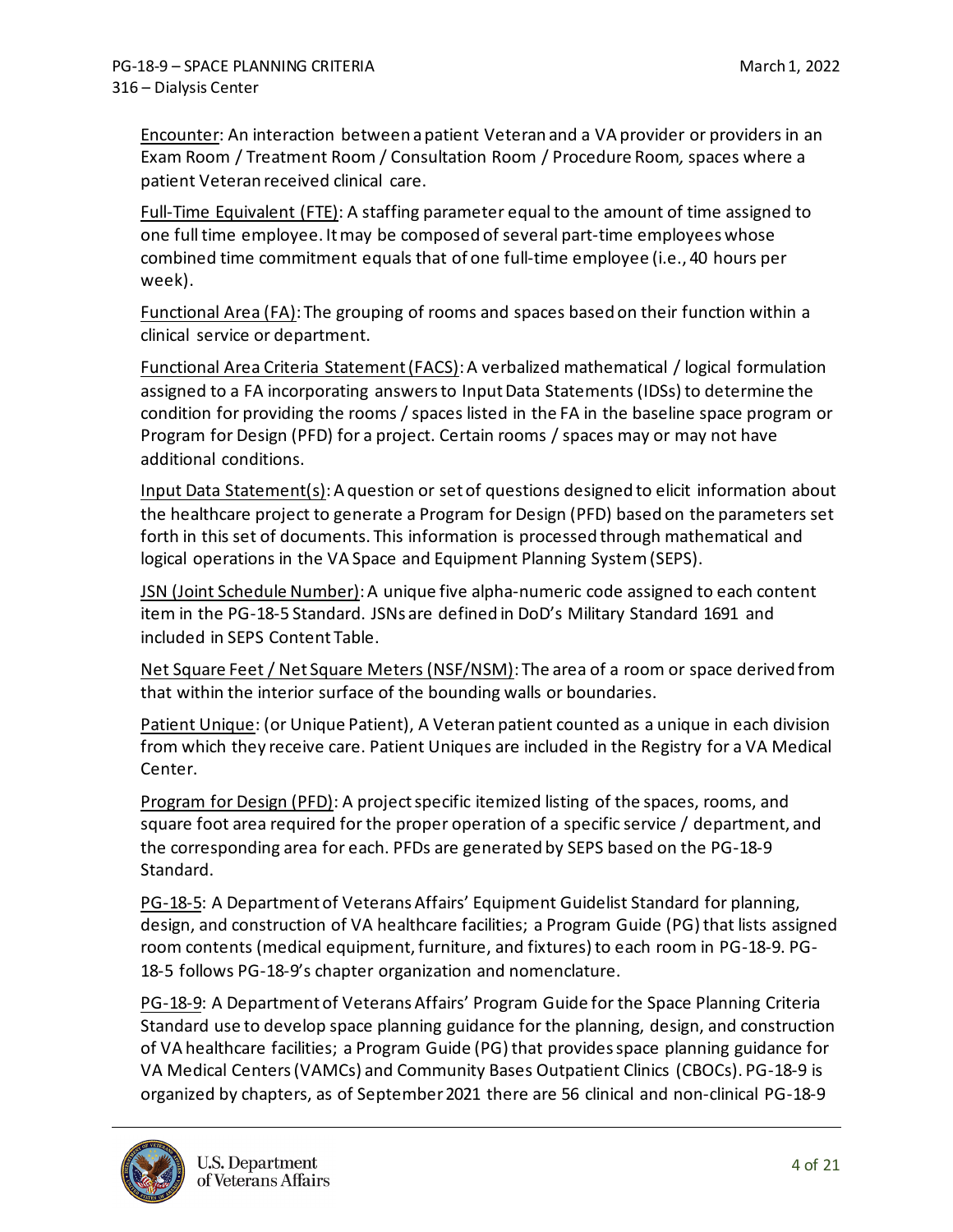chapters; they are implemented and deployed in SEPS so that space planners working on VA healthcare projects can develop baseline space programs.

PG-18-12: A Department of Veterans Affairs' Design Guide Standard for planning, design and construction of VA healthcare facilities, a Program Guide (PG) that provides design guidance for VA Medical Centers (VAMCs) and Community Bases Outpatient Clinics (CBOCs). The narrative section details functional requirements and the Room Template section details the planning and design of key rooms in PG-18-9. Not all PG-18-9 chapters have a corresponding PG-18-12 Design Guide; one Design Guide can cover more than one PG-18-9 chapter.

Provider: An individual who examines, diagnoses, treats, prescribes medication, and manages the care of patients within his or her scope of practice as established by the governing body of a healthcare organization.

Room Area: The square footage required for a clinical or non-clinical function to take place in a room / space. It takes into account the floor area required by equipment (medical and non-medical), furniture, circulation, and appropriate function / code-mandated clearances. Room area is measured in Net Square Feet (NSF).

Room Code (RC): A unique five alpha-numeric code assigned to each room in the PG-18-9 Standard. Room Codes in PG-18-9 are unique to VA and are the basis for SEPS's Space Table for VA projects.

Room Criteria Statement (RCS): A mathematical / logical formulation assigned to each room / space included in PG-18-9 incorporating answers to Input Data Statements (IDSs) to determine the provision of the room / space in the baseline space program or Program for Design (PFD) for a project.

Room Efficiency Factor: A factor that provides flexibility in the utilization of a room to account for patient delays, scheduling conflicts, and equipment maintenance. Common factors are in the 75% to 85% range. A room with 80% room efficiency provides a buffer to assume that this room would be available 20% of the time beyond the planned operational practices for this room. This factor may be adjusted based on the actual and/or anticipated operations and processes of the room/department at a particular facility.

SEPS: Acronym for Space and Equipment Planning System which produces equipment lists and Program for Design for a healthcare project based on specific information entered in response to Input Data Questions.

SEPS Importer: A style-based format developed to allow upload of RCSs and IDSs to SEPS to implement and operationalize space planning criteria in PG-18-9 in the SEPS digital tool. This format establishes the syntax used in the RCSs and allows the use of Shortcuts. Shortcuts allow developers of space planning criteria statements to simplify RCSs making full use of their logical and mathematical functionality. A shortcut can refer to an RCS, a room in any FA or a formula. Shortcuts are [bracketed] when used in FAs and RCSs and are listed along with their equivalences at the end of the Space Planning Criteria section.

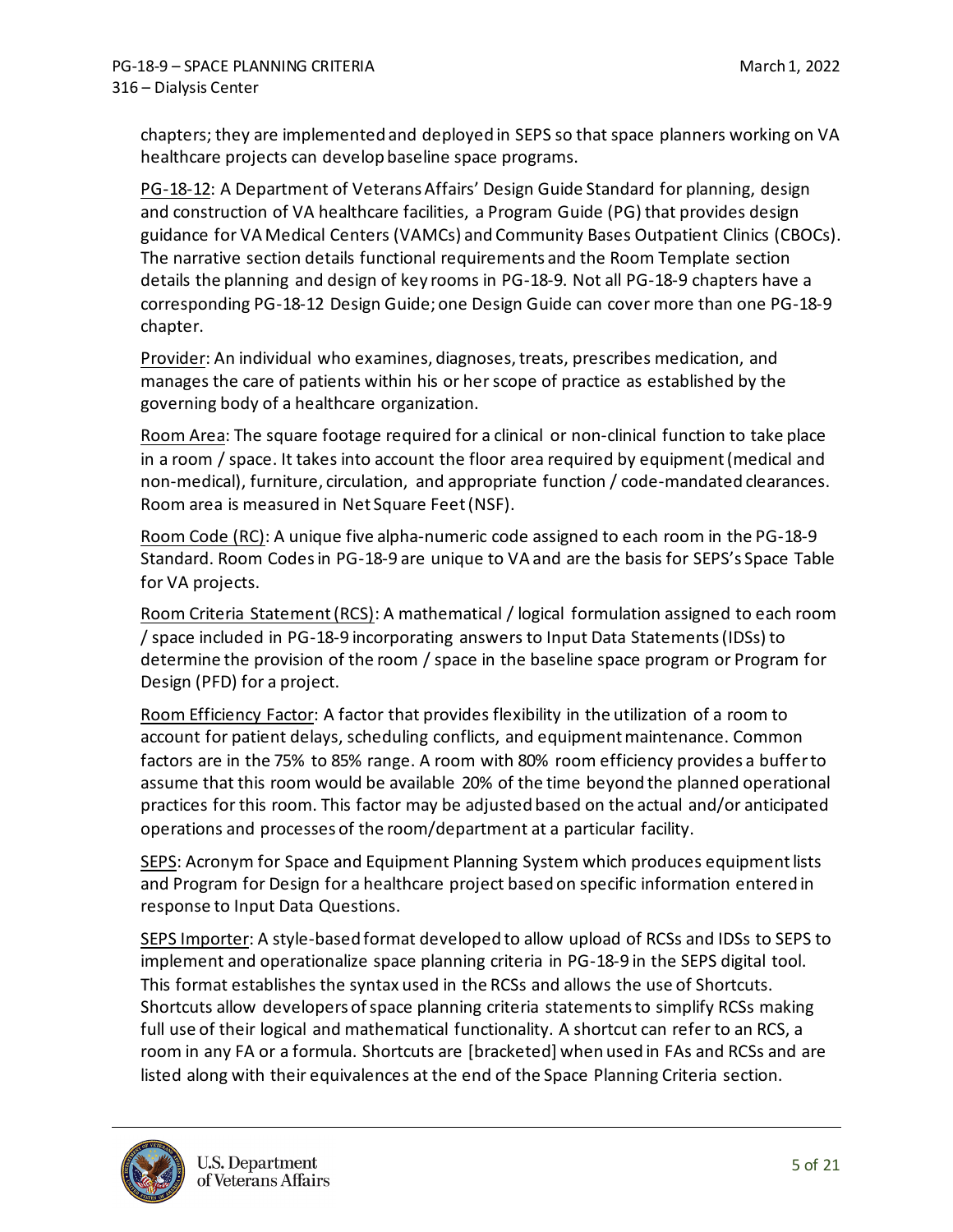Space Planning Concept Matrix (SPCM): A working document developed during the chapter update process. It lists all the rooms organized by Functional Area and establishes ratios between the directly and the indirectly workload driven rooms for the planning range defined in this document. The matrix is organized in ascending workload values in ranges reflecting existing facilities and potential future increase. Section 5 of this document Space Planning Criteria reflects the values in the SPCM.

Stop Code: A measure of workload including clinic stops forecasted by the Office of Policy and Planning (OPP) for all Strategic Planning Categories at Medical Center and Outpatient Clinic levels.

Telehealth: The use of technology, such as computers and mobile devices, to manage healthcare remotely. It includes a variety of health care services, including but not limited to online support groups, online health information and self-management tools, email and online communication with health care providers, remote monitoring of vital signs, video, or online doctor visits. Depending on the concept of operations for this space, it may be equipped as an exam room or as a consult room with video/camera capability.

Utilization Rate: A factor used in the calculation of a directly workload-driven room throughput. It represents, in a percent value, the room is idle based on the planning assumptions. For example, if a directly workload-driven room is available for use 8 hours a day, the Utilization Rate represents the assumed time it will be actually be used, an 85% utilization rate indicates, for planning purposes, the room will be used 6.8 hours a day. An additional directly workload-driven room will be provided in the calculation once the previous room has reached 100% utilization. The utilization Rate is embedded in the Room Throughput value calculated in Section 3 of this document.

VA Room Family (VA RF): An organizational system of rooms / spaces grouped by function, a 'Room Family'. There are two "Orders" in the VA RF: Patient Care and Patient Care Support; Patient Care features four sub-orders: Clinical, Inpatient, Outpatient and Residential Clinical. There are also four sub-orders in the Patient Care Support order: Building Support, Clinical Support, Staff Support and Veteran Support. Each room in a Family has a unique Room Code and NSF assigned based on its Room Contents and function which correspond to the specific use of the room. The same RC can be assigned to different Room Names with the same function in this document and can be assigned an NSF that varies based on the PG-18-5 Room Contents assigned to the room.

VA Technical Information Library (TIL): A resource website maintained by the Facilities Standards Service (FSS) Office of Construction and Facilities Management (CFM) containing a broad range of technical publications related to the planning, design, leasing, and construction of VA facilities. VA-TIL can be accessed at:<https://www.cfm.va.gov/TIL/>

Workload: Workload is the anticipated number of procedures, clinic stops, clinic encounters etc. that is processed through a department/service area. The total workload applied to departmental operational assumptions will determine overall room requirements by modality.

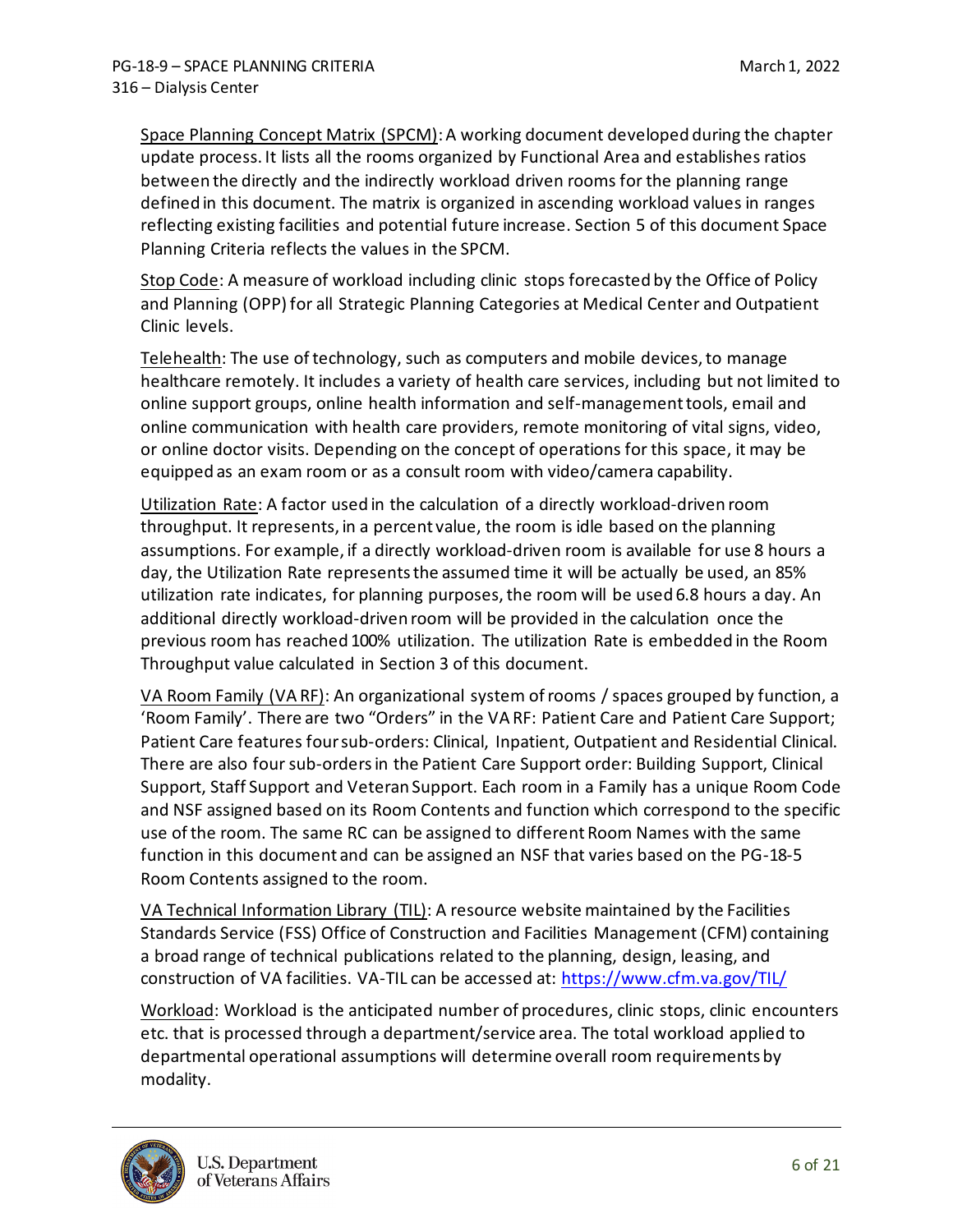Workstation: Area outfitted with equipment and furnishings, typically allocated 56 NSF each. Managers and other staff with no direct reports as well as part-time, seasonal, and job-sharing staff may qualify for a workstation. Such environments are particularly conducive to team-oriented office groupings. These environments work best when they have access to conference and small group meeting spaces.

## <span id="page-6-0"></span>**3 OPERATING RATIONALE AND BASIS OF CRITERIA**

- A. Space planning criteria included in this Standard have been specifically developed for this Department / Service in a Department of Veterans Affairs healthcare facility based on established VHA policy and guidelines to define the scope of services provided for the existing workload demand as well as that in the foreseeable future. Rooms and Functional Areas are provided based on research of clinical and non-clinical activities performed in this Department.
- B. Development / update of VA's Program Guide (PG) standards is a research based effort executed with participation of VHA Subject Matter Experts (SMEs), VA-Construction and Facilities Management Office (CFM) professional staff and specialty consultants hired for the task. These space planning standards are based on current applicable VHA policies and guidelines, established and/or anticipated best practice standards, and latest medical technology developments. Workload metrics were tailored to satisfy current and anticipated veteran workload demand.
- C. The space planning component of PG-18-9 is based on the Space Planning Concept Matrix (SPCM) which lists all the rooms organized by Functional Area and assigns room quantity (Q) and area (NSF) for a series of ranges corresponding to the smallest to the largest department for this service in the VA healthcare system in incremental size; each range corresponds to a workload parameter which determines the number and area of each directly workload-driven room. The remainder of the rooms in the range i.e., waiting, storage, staff workstations, etc. are determined by ratios to the resulting number of or NSF of the workload-driven rooms.
- D. Sections 4 and 5 of these space planning standards as well as the PG-18-5 standard are implemented in the Space and Equipment Planning System (SEPS) and hosted at the MAX.gov website so planners working on VA Construction projects can develop single or multi-department projects based on these PG-18-9- and the PG-18-5 standards. Output from SEPS is through Space and Contents Reports; the Space Report is the Program for Design (PFD), the Content Report is the Project Room Contents (PRC). Inclusion of a Functional Area as well as Room quantity  $(Q)$  and determination of the room area (NSF) in the PFD is based on the projected Workload input which triggers calculations included in the Room Criteria Statements (RCSs). The RCSs are placed immediately after each room name, room code and baseline area (NSF). The PRC list the medical equipment, furniture and fixtures associated to each Room Code in the project. The PFD & PRC are the baseline requirements for the planning phase of a VA project based on a site's projected workload for the target planning year. This chapter's corresponding PG-18-12, Design Guide -if available- is intended for use during the design phase of the project.

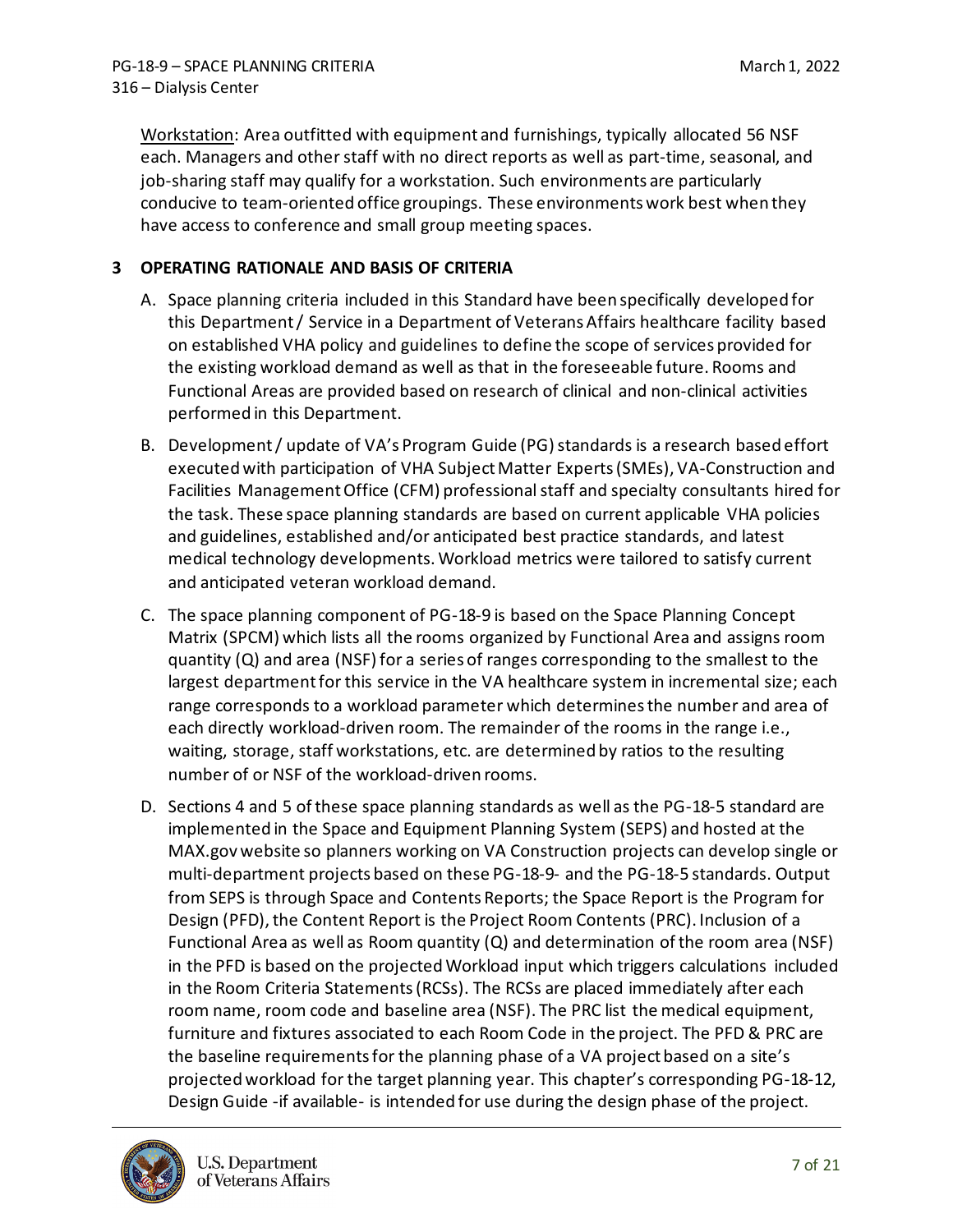- E. Space Planning parameters and metrics in this document are based on the Dialysis Center Space Planning Criteria Matrix (SPCM) developed asthe basis for this chapter. The Dialysis Center SPCM lists all the spaces a VA Dialysis Centersite would require; the quantity and NSF for each room is calculated based on the Dialysis Centerprojected workload or number of FTE positions authorized. The SPCM is organized in 22 ranges, each range represents an incremental workload value equivalent an averaged annual Dialysis Station throughput of 530 encounters, covering a range of 94 to 11,660 annual encounters, this way all current VA Dialysis Centersites are covered in the SPCM. The upper ranges are calculated for future facilities in case a higher projected workload.
- F. The SPCM metrics are translated into one (or more) Room Criteria Statement (RCS) for each room in Section 5 of this document. The SPCM Planning Range, the maximum number of directly workload-driven patient care rooms, in this document is 10. If a project shall require provision of workload driven rooms above the maximum range value refer to CFM for guidance. Rooms in this space planning document are organized in 5 Functional Areas (FAs).
- G. Based on its intended function, each room / space is assigned a:
	- 1. Room Name (RN),
	- 2. Room Code (RC),
	- 3. Room Area, the Net Square Feet (NSF) and its corresponding "soft metric" Net Square Meters (NSM),
	- 4. Unique Room Criteria Statement(s) (RCSs) correlated to answers to Input Data Statements (IDSs), and
	- 5. Room Comment as needed.
- H. The Room Codes included in this chapter stem from the VA Room Family. A unique support space, that may have variable area, is assigned a unique Room Code and adopts the square footage, as needed, correlated to the room contents assigned which in turn correspond to the range for those rooms. A unique clinical space or a direct clinical support room, i.e., control room, system components room, etc. typically does not feature variable NSF. Patient Care room names for rooms unique to this chapter end in ", Dlsys Ctr". Patient Care Support room names end in ", Bldg Sprt", "Clncl Sprt", "Stff Sprt", or ", Vet Sprt", correlating to Building, Clinical, Staff or Veteran Support room families.
- I. Section 5, Sub-Section F lists the SEPS Importer Shortcuts used for implementation of Sections 4 & 5 in SEPS. These shortcuts are inserted into the Room Criteria Statement (RCS) for each room which upon upload into the Space and Equipment Planning System (SEPS) allowing planners developing VA healthcare projects to determine quantity and square footage of each room by performing mathematical or logical calculations. Shortcuts refer Input Data Statements (IDSs), Rooms or calculation parameters stemming from the SPCM.

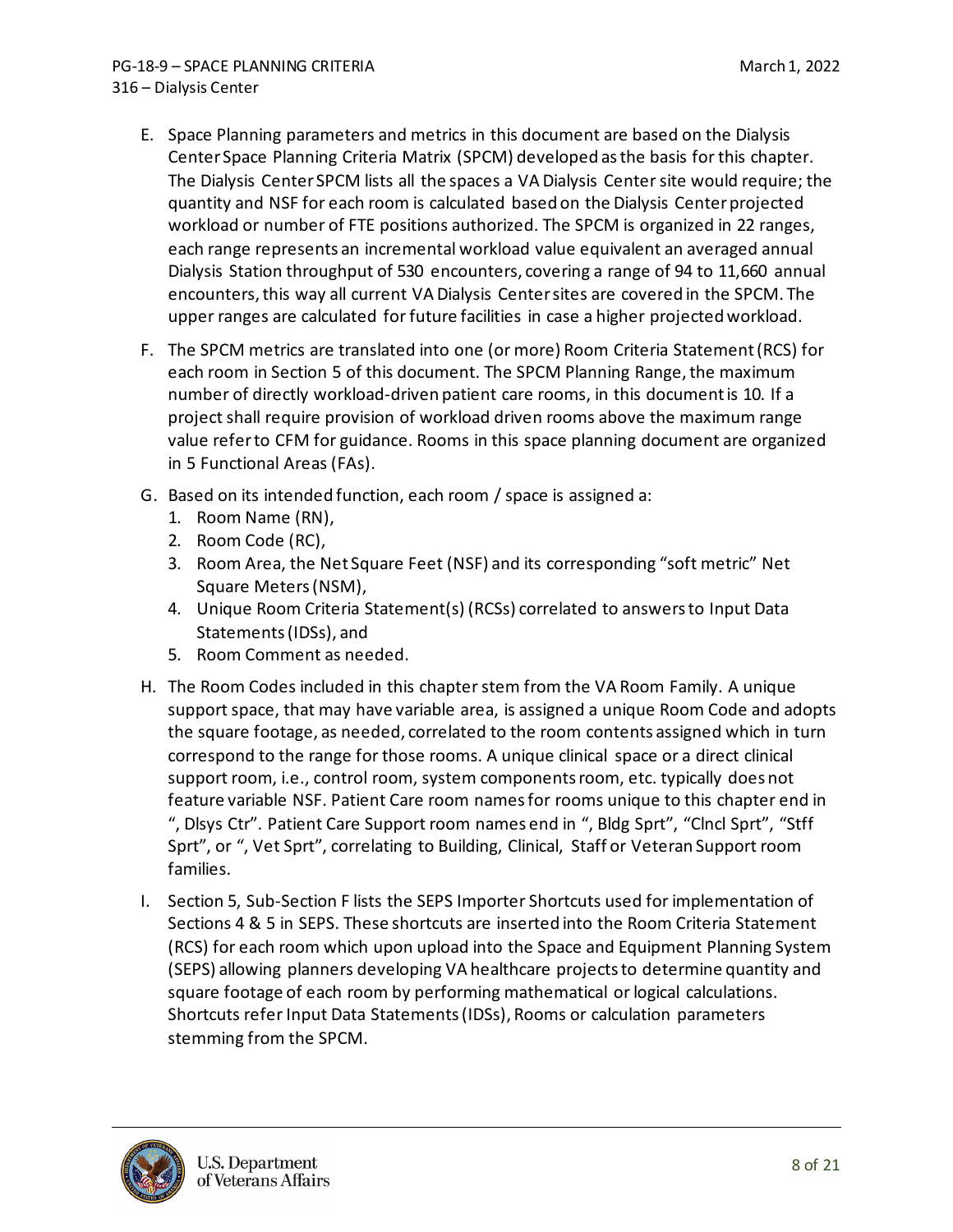- J. SEPS is accessible to government healthcare planners and private sector consultants working on VA HC projects during their Period of Performance (PoP) through the MAX.gov website; government provided Training is a requisite for access.
- K. SEPS incorporates a Net-to-Department Gross factor (NTDG) factor of **1.50** for Dialysis Centerand a Building Gross factor of 1.35 in the space calculation to generate the Department Gross Square Feet (DGSF) and the Building Gross Square Feet (BGSF) respectively for the project based on the aggregate resulting Net Square Feet (NSF) for each range. Planners can adjust the BGSF factor in SEPS; the NTDG factor is fixed.
- L. Refer to the chapter corresponding PG-18-5 Equipment Guidelist for the Room Content assignment for each room during the planning phase of a project.
- M. Refer to the chapter corresponding PG-18-12: Design Guide, if available, during the planning and design phases of a project. Not all PG-18-9 clinical chapters have a corresponding PG-18-12 document, please refer to the VA-TIL.
- N. The space planning and design Program Guides: PG-18-9, PG-18-5, and PG-18-12 are available at the [Department of Veterans Affairs Office of Construction and Facilities](https://www.cfm.va.gov/TIL/)  [Management \(CFM\) Technical Information Library \(TIL\)](https://www.cfm.va.gov/TIL/) website.

## <span id="page-8-0"></span>**4 INPUT DATA STATEMENTS (IDS)**

A. How many annual Renal Dialysis Center Clinic stops are projected? (W) (Values: 94 to 11,660)

### <span id="page-8-1"></span>**5 SPACE PLANNING CRITERIA**

For functional descriptions of key spaces refer to the Design Guide for Dialysis Center.

### **A. FA 1: RECEPTION AREA**

- **1. Dlsys Ctr Waiting, Bldg Sprt (SB003).............................................. 80 NSF (7.5 NSM)**
	- *a. Provide one if [number of Dialysis Stations] is between 1 and 3*
	- *b. Provide one at 110 NSF if [number of Dialysis Stations] is between 4 and 5*
	- *c. Provide one at 150 NSF if [number of Dialysis Stations] is between 6 and 7*
	- *d. Provide one at 190 NSF if [number of Dialysis Stations] is between 8 and 9*
	- *e. Provide one at 240 NSF if [number of Dialysis Stations] is between 10 and 11*
	- *f. Provide one at 275 NSF if [number of Dialysis Stations] is between 12 and 13*
	- *g. Provide one at 310 NSF if [number of Dialysis Stations] is between 14 and 15*
	- *h. Provide one at 350 NSF if [number of Dialysis Stations] is between 16 and 17*
	- *i. Provide one at 395 NSF if [number of Dialysis Stations] is between 18 and 19*
	- *j. Provide one at 415 NSF if [number of Dialysis Stations] is between 20 and 22*
- **2. Dlsys Ctr Reception, Clncl Sprt (SC183).......................................... 85 NSF (7.9 NSM)**
	- *a. Provide one if [number of Dialysis Stations] is between 1 and 10*
	- *b. Provide one at 260 NSF if [number of Dialysis Stations] is between 11 and 22*

Allocated NSF accommodates two Receptionist FTEs, patient privacy area, and circulation.

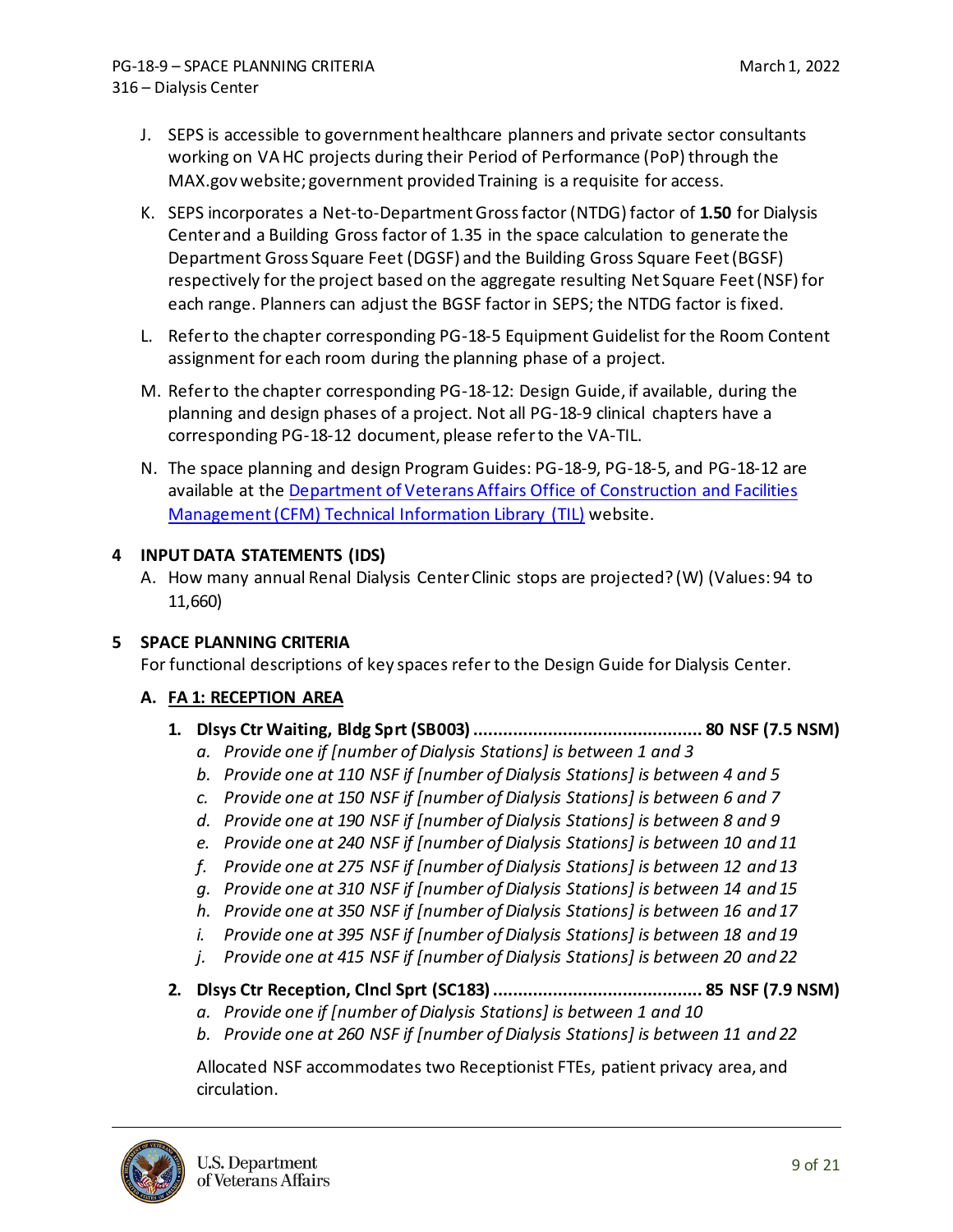**3. Dlsys Ctr Visitor Toilet, Bldg Sprt (SB191) ...................................... 60 NSF (5.6 NSM)** *a. Provide two if [number of Dialysis Stations] is between 1 and 22*

Allocated NSF accommodates one accessible toilet @ 25 NSF, one accessible wallhung lavatory @ 13 NSF, ABA clearances, and circulation. One for male and one for female.

### **B. FA 2: PATIENT AREA**

- **1. Bed Station, Dlsys Ctr (CDL01)....................................................150 NSF (14.0 NSM)** *a. Provide one if [Renal Dialysis Center Clinic stops projected] is between 94 and 5,300*
	- *b. Provide two if [Renal Dialysis Center Clinic stops projected] is between 5,301 and 11,660*

Private Bed Stations are enclosed rooms, though still visually and audibly observable from the Nurse Station, for patients requiring singular privacy or blood borne infection isolation but not airborne infection isolation. These rooms accommodate patients who might agitate other patients, or be caused anxiety by others, or who are known to have blood borne pathogens.

- **2. Dlsys Ctr Bed Station Patient Toilet, Bldg Sprt (SB201) .................. 60 NSF (5.6 NSM)** *a. Provide one per each [Bed Station, Dlsys Ctr (CDL01)]*
- **3. Isolation Negative Pressure Bed Station, Dlsys Ctr (CDL03) ........150 NSF (14.0 NSM)**
	- *a. Provide one if [Renal Dialysis Center Clinic stops projected] is between 94 and 5,300*
	- *b. Provide two if [Renal Dialysis Center Clinic stops projected] is between 5,301 and 11,660*

These rooms isolate airborne contagious or infectious patients to protect other patients and should be allocated on a per-project basis.

**4. Dlsys Ctr Isolation Bed Station Patient Toilet, Bldg Sprt (SB201).... 60 NSF (5.6 NSM)** *a. Provide one per each [Isolation Negative Pressure Bed Station, Dlsys Ctr (CDL03)]*

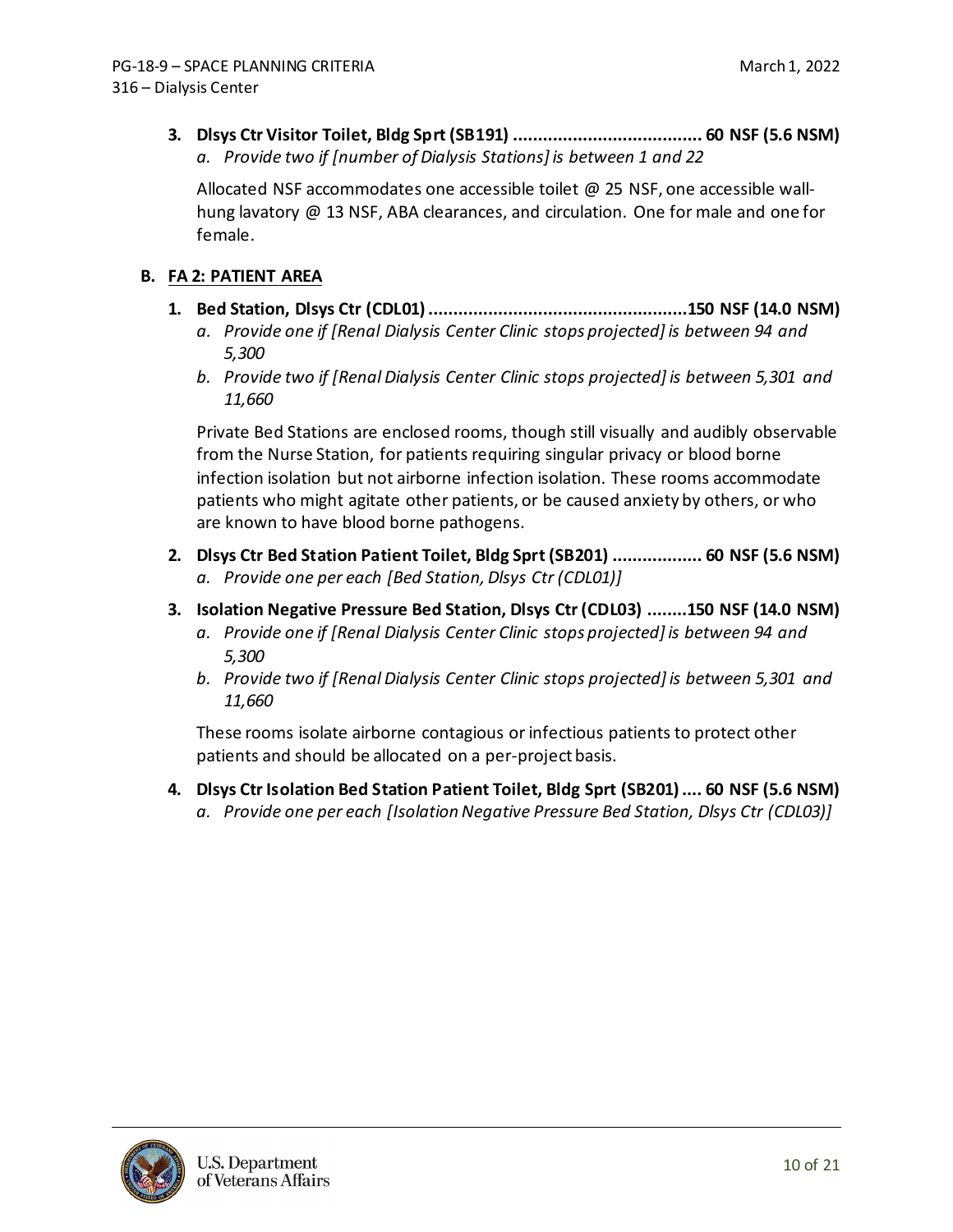- **5. Chair Station Cubicle, Dlsys Ctr (CDL05)......................................... 80 NSF (7.5 NSM)**
	- *a. Provide one if [Renal Dialysis Center Clinic stops projected] is between 94 and 2,120*
	- *b. Provide two if [Renal Dialysis Center Clinic stops projected] is between 2,121 and 2,650*
	- *c. Provide three if [Renal Dialysis Center Clinic stops projected] is between 2,651 and 3,180*
	- *d. Provide four if [Renal Dialysis Center Clinic stops projected] is between 3,181 and 3,710*
	- *e. Provide five if [Renal Dialysis Center Clinic stops projected] is between 3,711 and 4,240*
	- *f. Provide six if [Renal Dialysis Center Clinic stops projected] is between 4,241 and 5,300*
	- *g. Provide five if [Renal Dialysis Center Clinic stops projected] is between 5,301 and 5,830*
	- *h. Provide six if [Renal Dialysis Center Clinic stops projected] is between 5,831 and 6,360*
	- *i. Provide seven if [Renal Dialysis Center Clinic stops projected] is between 6,361 and 6,890*
	- *j. Provide eight if [Renal Dialysis Center Clinic stops projected] is between 6,891 and 7,420*
	- *k. Provide nine if [Renal Dialysis Center Clinic stops projected] is between 7,421 and 7,950*
	- *l. Provide ten if [Renal Dialysis Center Clinic stops projected] is between 7,951 and 8,480*
	- *m. Provide eleven if [Renal Dialysis Center Clinic stops projected] is between 8,481 and 9,010*
	- *n. Provide twelve if [Renal Dialysis Center Clinic stops projected] is between 9,011 and 9,540*
	- *o. Provide thirteen if [Renal Dialysis Center Clinic stops projected] is between 9,541 and 10,070*
	- *p. Provide fourteen if [Renal Dialysis Center Clinic stops projected] is between 10,071 and 11,130*
	- *q. Provide fifteen if [Renal Dialysis Center Clinic stops projected] is between 11,131 and 11,660*

Cubicle Chair Stations are the most common Dialysis Station. They include a mobile reclining chair and are not enclosed rooms.

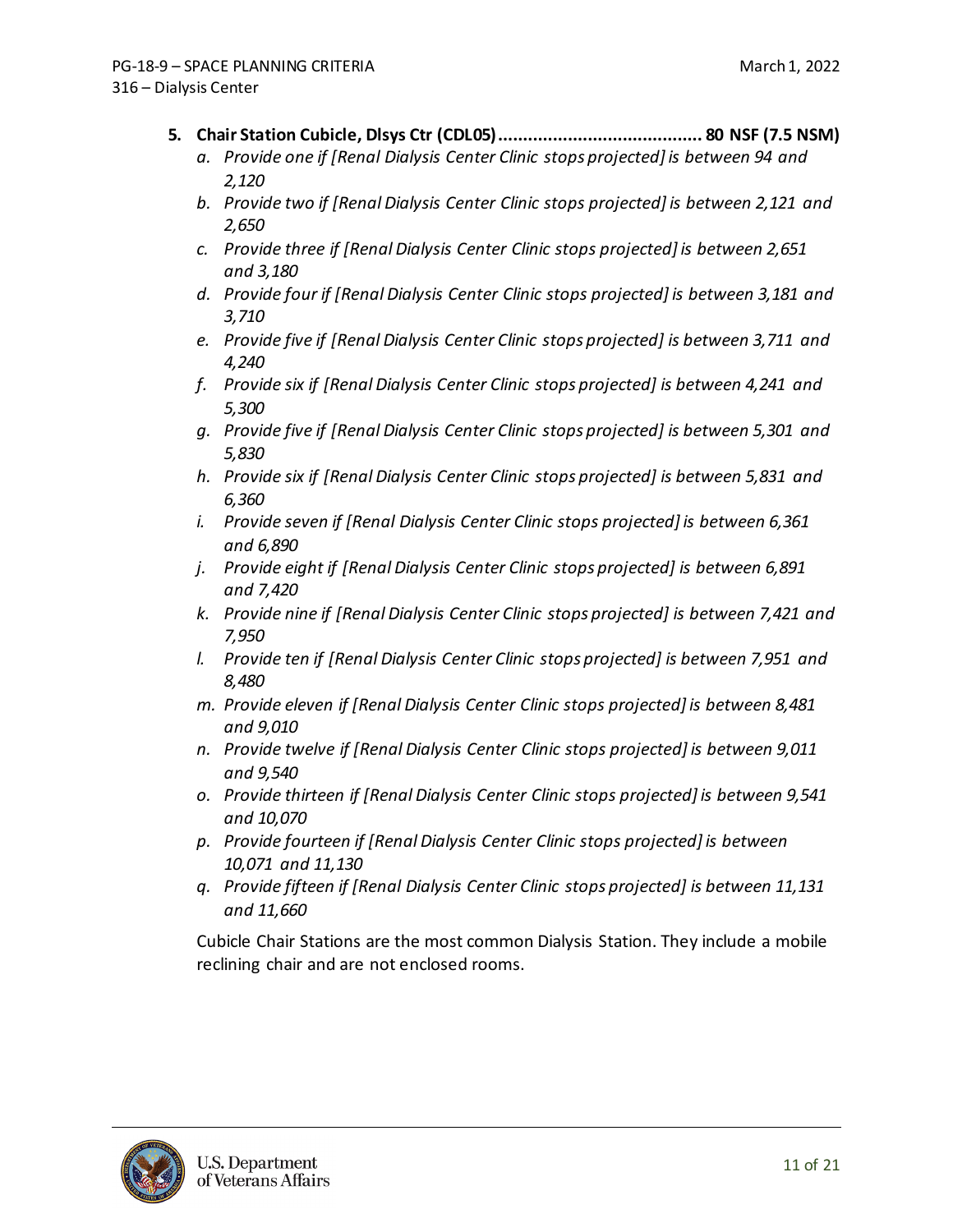- **6. Bed Station Cubicle, Dlsys Ctr (CDL07)......................................... 100 NSF (9.3 NSM)**
	- *a. Provide one if [Renal Dialysis Center Clinic stops projected] is between 94 and 4,770*
	- *b. Provide two if [Renal Dialysis Center Clinic stops projected] is between 4,771 and 10,600*
	- *c. Provide three if [Renal Dialysis Center Clinic stops projected] is between 10,601 and 11,660*

Cubicle Bed Stations are usually open for patients who arrive stretcher- orbedbound but do not require isolation or singular privacy. These are not enclosed rooms.

- **7. Dlsys Ctr Nurse Station, Clncl Sprt (SC152) .................................120 NSF (11.2 NSM)**
	- *a. Provide one if [number of Dialysis Stations] is between 1 and 10*
	- *b. Provide two if [number of Dialysis Stations] is between 11 and 22*
- **8. Exam Room, Dlsys Ctr (CDL11) ...................................................120 NSF (11.2 NSM)**
	- *a. Provide one if [number of Dialysis Stations] is between 1 and 9*
	- *b. Provide two if [number of Dialysis Stations] is between 10 and 22*

This room is used for physical exams prior to treatment; to implant cannulas; to remove clots from shunts; and to perform special examinations, treatment, or kidney biopsies.

## **9. Renal Transplant Follow-up Exam Room, Dlsys Ctr (CDL13)........120 NSF (11.2 NSM)**

- *a. Provide one if [number of Dialysis Stations] is between 1 and 15*
- *b. Provide two if [number of Dialysis Stations] is between 16 and 22*
- **10. Dlsys Ctr Consult Room, Clncl Sprt (SC271).................................120 NSF (11.2 NSM)**
	- *a. Provide one if [number of Dialysis Stations] is between 1 and 10*
	- *b. Provide two if [number of Dialysis Stations] is between 11 and 22*
- **11. Dlsys Ctr Staff Training Room, Educ Svc (SS111) .......................... 100 NSF (9.3 NSM)**
	- *a. Provide one if [number of Dialysis Stations] is between 1 and 10*
	- *b. Provide two if [number of Dialysis Stations] is between 11 and 22*
- **12. Dlsys Ctr Patient Toilet, Bldg Sprt (SB201) ..................................... 60 NSF (5.6 NSM)**
	- *a. Provide one if [number of Dialysis Stations] is between 1 and 10*
	- *b. Provide two if [number of Dialysis Stations] is between 11 and 22*

Allocated NSF accommodates one accessible toilet @ 25 NSF, one accessible wallhung lavatory @ 13 NSF, ABA clearances, and circulation. If a Biochemistry Lab is authorized, patient toilets shall be used to pass specimens into the lab.

## **13. Dlsys Ctr Patient Locker Room, Bldg Sprt (SB208)........................ 100 NSF (9.3 NSM)**

- *a. Provide one if [number of Dialysis Stations] is between 1 and 5*
- *b. Provide one at 120 NSF if [number of Dialysis Stations] is between 6 and 10*
- *c. Provide one at 140 NSF if [number of Dialysis Stations] is between 11 and 15*
- *d. Provide one at 160 NSF if [number of Dialysis Stations] is between 16 and 22*

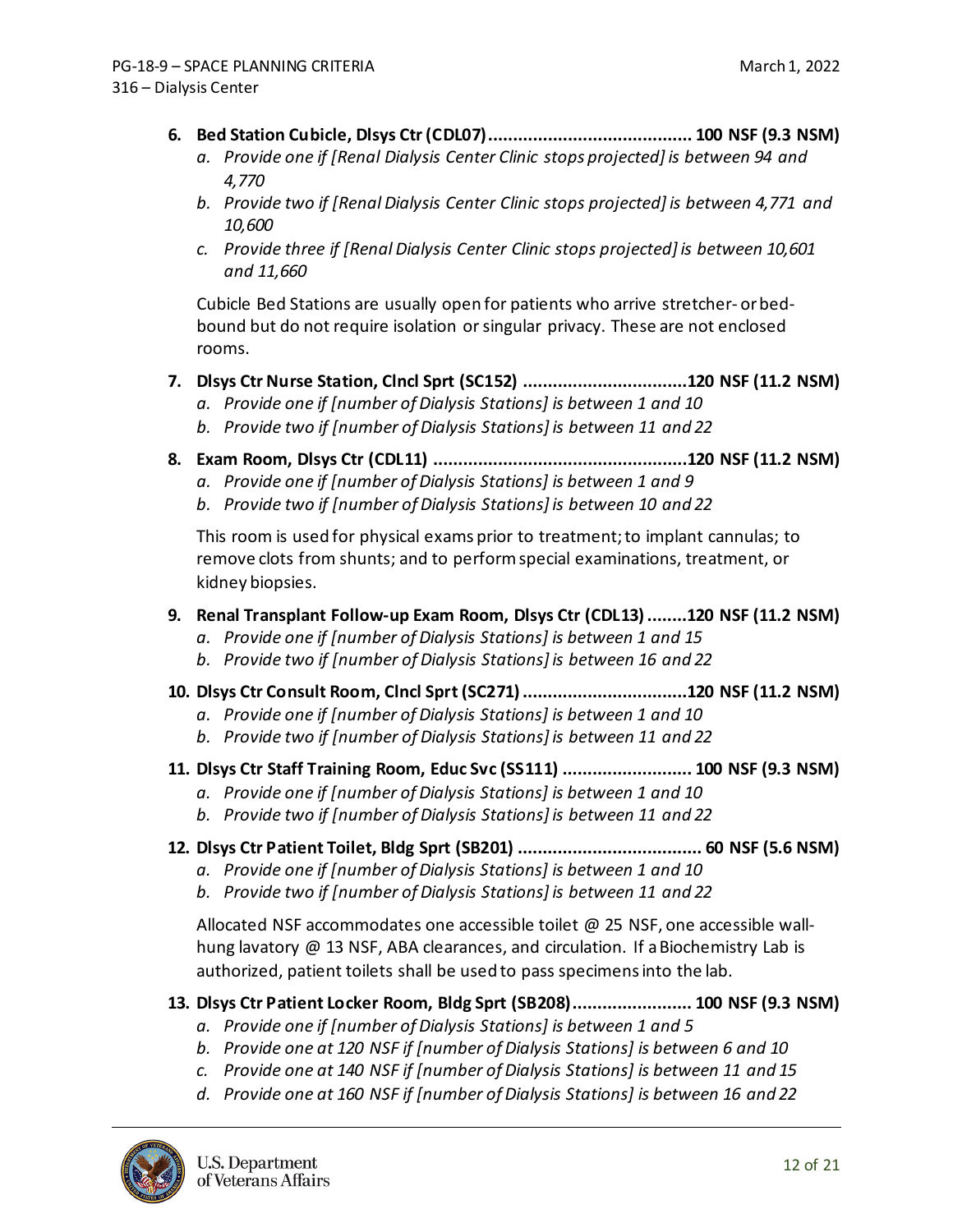#### **C. FA 3: SUPPORT AREA**

- **1. Dlsys Ctr Soiled Utility Room, Lgstcs Svc (SB743)........................... 80 NSF (7.5 NSM)**
	- *a. Provide one if [number of Dialysis Stations] is between 1 and 5*
	- *b. Provide one at 100 NSF if [number of Dialysis Stations] is between 6 and 10*
	- *c. Provide one at 120 NSF if [number of Dialysis Stations] is between 11 and 15*
	- *d. Provide one at 140 NSF if [number of Dialysis Stations] is between 16 and 22*
- **2. Dlsys Ctr Clean Utility Room, Lgstcs Svc (SB737).......................... 100 NSF (9.3 NSM)**
	- *a. Provide one if [number of Dialysis Stations] is between 1 and 5*
	- *b. Provide one at 120 NSF if [number of Dialysis Stations] is between 6 and 10*
	- *c. Provide one at 140 NSF if [number of Dialysis Stations] is between 11 and 15*
	- *d. Provide one at 180 NSF if [number of Dialysis Stations] is between 16 and 22*
- **3. Dlsys Ctr Clean Supply Storage Room, Dlsys Ctr (CDL21)................ 80 NSF (7.5 NSM)**
	- *a. Provide one if [number of Dialysis Stations] is between 1 and 5*
	- *b. Provide one at 100 NSF if [number of Dialysis Stations] is between 6 and 10*
	- *c. Provide one at 120 NSF if [number of Dialysis Stations] is between 11 and 15*
	- *d. Provide one at 140 NSF if [number of Dialysis Stations] is between 16 and 22*

This room accommodates one week's supply of disposable and non-sterile supplies such as, but not limited to: dialysate acid concentrate, dialysate bicarbonate, vinegar, bleach, dialyzers, blood lines, and plastic aprons

- **4. Sterile Supply Storage Room, Dlsys Ctr (CDL28)............................. 80 NSF (7.5 NSM)**
	- *a. Provide one if [number of Dialysis Stations] is between 1 and 5*
	- *b. Provide one at 100 NSF if [number of Dialysis Stations] is between 6 and 10*
	- *c. Provide one at 120 NSF if [number of Dialysis Stations] is between 11 and 15*
	- *d. Provide one at 140 NSF if [number of Dialysis Stations] is between 16 and 22*
- **5. Dlsys Ctr Clean Linen Room, EMS (SC471) ..................................... 60 NSF (5.6 NSM)**
	- *a. Provide one if [number of Dialysis Stations] is between 1 and 5*
	- *b. Provide one at 70 NSF if [number of Dialysis Stations] is between 6 and 10*
	- *c. Provide one at 80 NSF if [number of Dialysis Stations] is between 11 and 15*
	- *d. Provide one at 90 NSF if [number of Dialysis Stations] is between 16 and 22*
- **6. Equipment Storage Room, Dlsys Ctr (CDL31)............................... 100 NSF (9.3 NSM)**
	- *a. Provide one if [number of Dialysis Stations] is between 1 and 5*
	- *b. Provide one at 120 NSF if [number of Dialysis Stations] is between 6 and 10*
	- *c. Provide one at 140 NSF if [number of Dialysis Stations] is between 11 and 15*
	- *d. Provide one at 160 NSF if [number of Dialysis Stations] is between 16 and 22*
- **7. Dlsys Ctr Nourishment Room, F&N Svc (SV272)............................. 80 NSF (7.5 NSM)**
	- *a. Provide one if [number of Dialysis Stations] is between 1 and 5*
	- *b. Provide one at 100 NSF if [number of Dialysis Stations] is between 6 and 10*
	- *c. Provide one at 120 NSF if [number of Dialysis Stations] is between 11 and 15*
	- *d. Provide one at 140 NSF if [number of Dialysis Stations] is between 16 and 22*

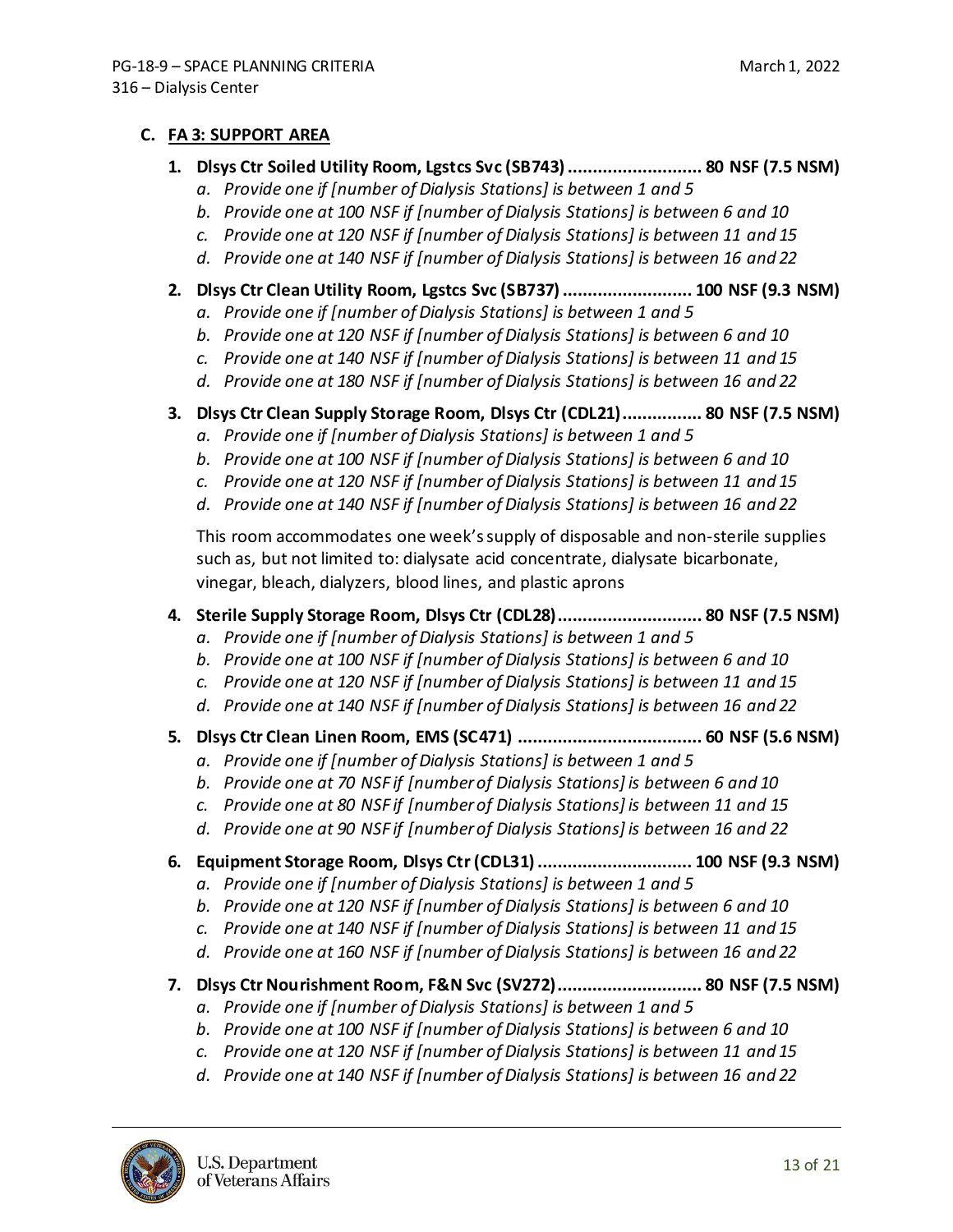- **8. Dlsys Ctr Medication Room, Phrm Svc (SV583).............................. 80 NSF (7.5 NSM)**
	- *a. Provide one if [number of Dialysis Stations] is between 1 and 5*
	- *b. Provide one at 100 NSF if [number of Dialysis Stations] is between 6 and 15*
	- *c. Provide one at 120 NSF if [number of Dialysis Stations] is between 16 and 22*
- **9. Dlsys Ctr Crash Cart Alcove, Clncl Sprt (SC052) .............................. 20 NSF (1.9 NSM)**
	- *a. Provide one if [number of Dialysis Stations] is between 1 and 10*
	- *b. Provide two if [number of Dialysis Stations] is between 11 and 22*
- **10. Biochemistry Laboratory, Dlsys Ctr (CDL41)................................180 NSF (16.8 NSM)**
	- *a. Provide one if [number of Dialysis Stations] is between 1 and 10*
	- *b. Provide one at 240 NSF if [number of Dialysis Stations] is between 11 and 22*

This area minimally includes urine and blood chemical analyzers and an undercounter refrigerator.

- **11. Venipuncture Laboratory, Dlsys Ctr (CDL46).................................. 80 NSF (7.5 NSM)**
	- *a. Provide one if [number of Dialysis Stations] is between 1 and 10*
	- *b. Provide one at 120 NSF if [number of Dialysis Stations] is between 11 and 22*

This room must be located adjacent to the lab and must be easily accessible to patients. The phlebotomy chair must be suitable for bariatric patients.

### **12. Equipment Processing / Soiled Receiving, Dlsys Ctr (CDL51).......150 NSF (14.0 NSM)**

- *a. Provide one if [number of Dialysis Stations] is between 1 and 10*
- *b. Provide one at 200 NSF if [number of Dialysis Stations] is between 11 and 22*

This room is the first component of a threefold process in the one-way flow of reusable materiel from soiled to clean and accommodates soiled holding, decontamination, and washing functions.

#### **13. Equipment Processing /**

#### **Clean Preparation, Dlsys Ctr (CDL61)..........................................200 NSF (18.6 NSM)**

- *a. Provide one if [number of Dialysis Stations] is between 1 and 10*
- *b. Provide one at 240 NSF if [number of Dialysis Stations] is between 11 and 22*

This room is the second component of a threefold process in the one-way flow of reusable materiel from soiled to clean and accommodates sorting, sterilizing, assembly, repackaging, and labeling functions.

### **14. Equipment Processing /**

### **Clean Storage Room, Dlsys Ctr (CDL64) ......................................200 NSF (18.6 NSM)**

- *a. Provide one if [number of Dialysis Stations] is between 1 and 10*
- *b. Provide one at 240 NSF if [number of Dialysis Stations] is between 11 and 22*

This room is the third component of a threefold process in the one-way flow of reusable materiel from soiled to clean and accommodates storage, including refrigerated storage and, if authorized, mobile dialysis equipment.

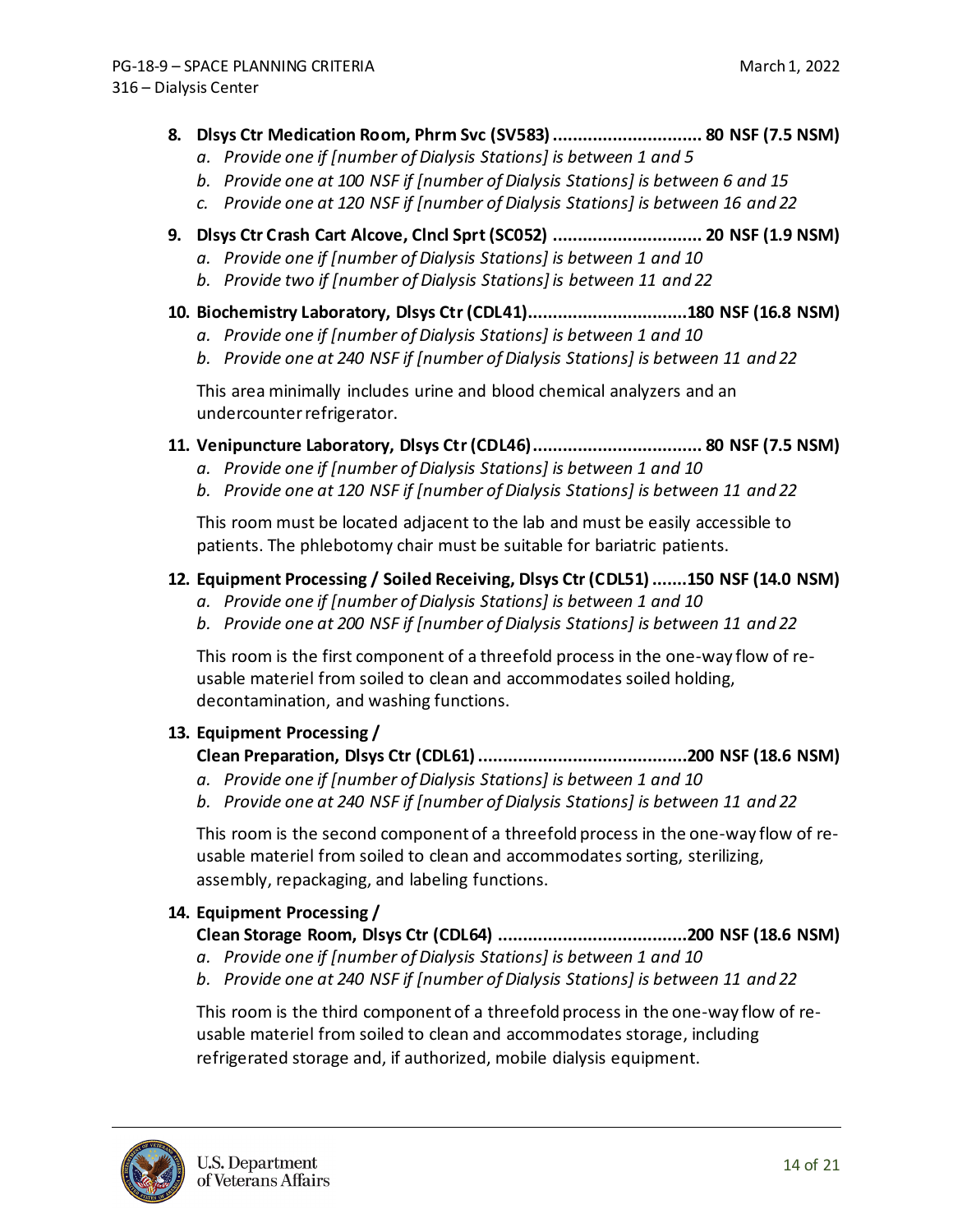- **15. Medical Repair Room, Dlsys Ctr (CDL71) ....................................150 NSF (14.0 NSM)**
	- *a. Provide one if [number of Dialysis Stations] is between 1 and 10*
	- *b. Provide one at 200 NSF if [number of Dialysis Stations] is between 11 and 22*
- **16. Dialysate Preparation Room, Dlsys Ctr (CDL73) ..........................150 NSF (14.0 NSM)**
	- *a. Provide one if [number of Dialysis Stations] is between 1 and 10*
	- *b. Provide one at 200 NSF if [number of Dialysis Stations] is between 11 and 22*
- **17. Water Treatment Room, Dlsys Ctr (CDL81).................................200 NSF (18.6 NSM)**
	- *a. Provide one if [number of Dialysis Stations] is between 1 and 10*
	- *b. Provide one at 240 NSF if [number of Dialysis Stations] is between 11 and 22*

This room accommodates the equipment and supplies, including consumable products, for all dialysis-required forms of water treatment.

### **18. Dlsys Ctr Wheelchair / Stretcher Alcove, Bldg Sprt (SB252) ........... 50 NSF (4.7 NSM)**

- *a. Provide one if [number of Dialysis Stations] is between 1 and 5*
- *b. Provide two if [number of Dialysis Stations] is between 6 and 10*
- *c. Provide three if [number of Dialysis Stations] is between 11 and 15*
- *d. Provide four if [number of Dialysis Stations] is between 16 and 22*

This space must accommodate non-folding bariatric type wheelchairs in addition to standard folding wheelchairs and, occasionally, a transport stretcher or a mobile dialysis chair which has been moved temporarily from a cubicle to accommodate a patient's bed or stretcher. Most patients who arrive stretcher- or bed-bound do not transfer to chairs or another stretcher or bed during their dialysis procedure.

#### **19. Dlsys Ctr Housekeeping Aides Closet (HAC), Bldg Sprt (SB244) ...... 60 NSF (5.6 NSM)**

- *a. Provide one if [number of Dialysis Stations] is between 1 and 10*
- *b. Provide one at 80 NSF if [number of Dialysis Stations] is between 11 and 22*

### **D. FA 4: STAFF AND ADMINISTRATIVE AREA**

- **1. Dlsys Ctr Dialysis Service Chief Office, Stff Sprt (SS204) ............... 100 NSF (9.3 NSM)** *a. Provide one if [number of Dialysis Stations] is between 1 and 22*
- **2. Dlsys Ctr Assistant Chief Office, Stff Sprt (SS204)......................... 100 NSF (9.3 NSM)** *a. Provide one if [number of Dialysis Stations] is between 6 and 22*
- **3. Dlsys Ctr Visitor Waiting, Bldg Sprt (SB003)................................... 80 NSF (7.5 NSM)** *a. Provide one if [number of Dialysis Stations] is between 1 and 22*

Allocated space accommodates one standard chair @ 9 NSF, one bariatric chair @ 14 NSF, one accessible space @ 10 NSF, and circulation; total three people.

#### **4. Dlsys Ctr**

### **Administration Support Workstation, Stff Sprt (SS218) ................. 56 NSF (5.3 NSM)**

- *a. Provide one if [number of Dialysis Stations] is between 1 and 10*
- *b. Provide two if [number of Dialysis Stations] is between 11 and 22*

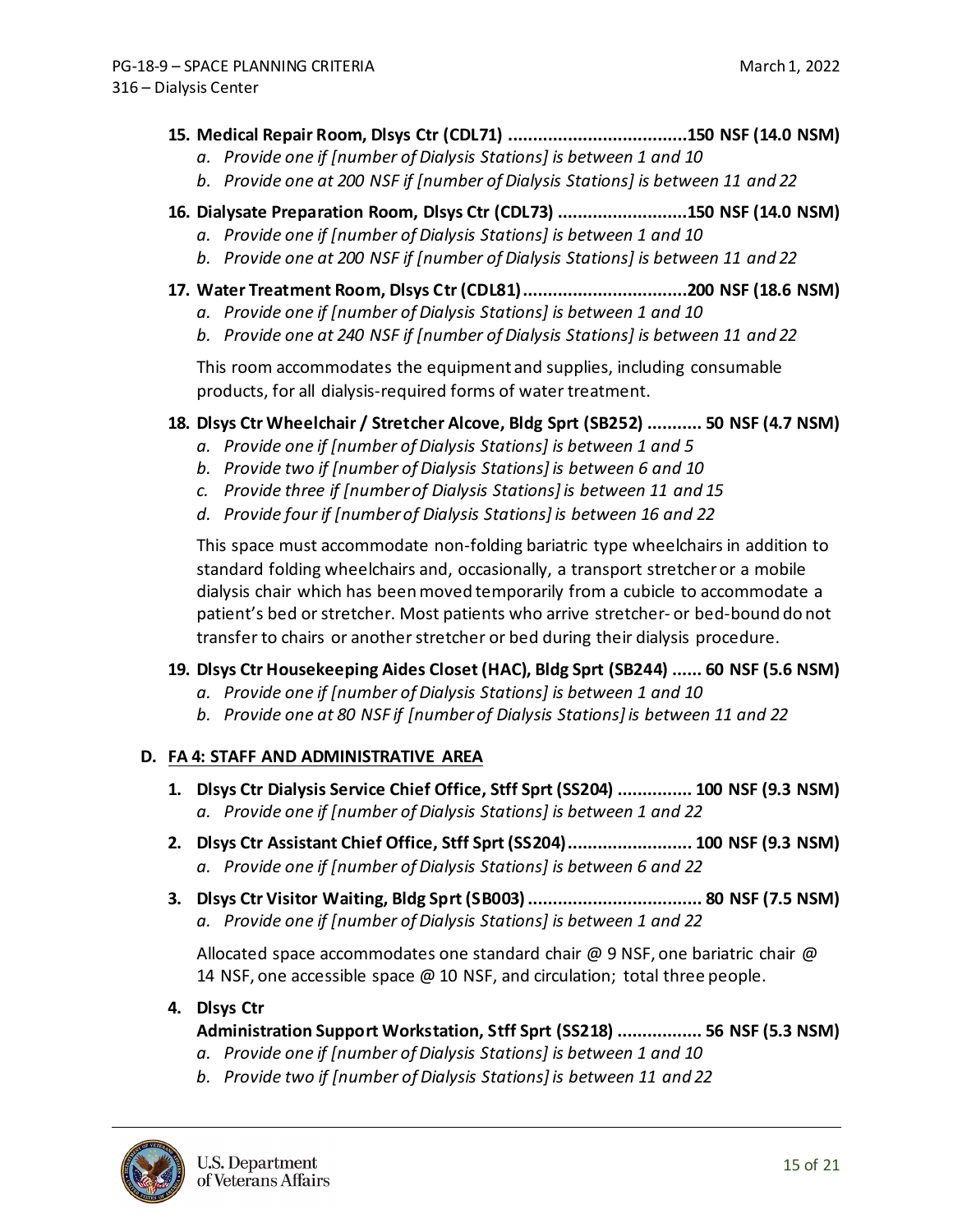#### **5. Dlsys Ctr Physician Workstation, Stff Sprt (SS218)......................... 56 NSF (5.3 NSM)**

- *a. Provide one if [number of Dialysis Stations] is between 1 and 5*
- *b. Provide two if [number of Dialysis Stations] is between 6 and 10*
- *c. Provide three if [number of Dialysis Stations] is between 11 and 15*
- *d. Provide four if [number of Dialysis Stations] is between 16 and 22*

### **6. Dlsys Ctr**

### **PA / Resident / Intern Workstation, Stff Sprt (SS218).................... 56 NSF (5.3 NSM)**

- *a. Provide two if [number of Dialysis Stations] is between 1 and 5*
- *b. Provide three if [number of Dialysis Stations] is between 6 and 10*
- *c. Provide four if [number of Dialysis Stations] is between 11 and 15*
- *d. Provide five if [number of Dialysis Stations] is between 16 and 22*
- **7. Dlsys Ctr Chief Nurse Office, Stff Sprt (SS204).............................. 100 NSF (9.3 NSM)** *a. Provide one if [number of Dialysis Stations] is between 1 and 22*
- **8. Dlsys Ctr Chemist Workstation, Stff Sprt (SS218)........................... 56 NSF (5.3 NSM)**
	- *a. Provide one if [number of Dialysis Stations] is between 1 and 10*
	- *b. Provide two if [number of Dialysis Stations] is between 11 and 22*

## **9. Dlsys Ctr Dietician Workstation, Stff Sprt (SS218).......................... 56 NSF (5.3 NSM)**

- *a. Provide one if [number of Dialysis Stations] is between 1 and 10*
- *b. Provide two if [number of Dialysis Stations] is between 11 and 22*
- **10. Dlsys Ctr Social Worker Workstation, Stff Sprt (SS218).................. 56 NSF (5.3 NSM)**
	- *a. Provide one if [number of Dialysis Stations] is between 1 and 10*
	- *b. Provide two if [number of Dialysis Stations] is between 11 and 22*
- **11. Dlsys Ctr**

### **Education Coordinator Workstation, Stff Sprt (SS218)................... 56 NSF (5.3 NSM)**

- *a. Provide one if [number of Dialysis Stations] is between 1 and 10*
- *b. Provide two if [number of Dialysis Stations] is between 11 and 22*
- **12. Dlsys Ctr Clerical Workstation, Stff Sprt (SS218) ............................ 56 NSF (5.3 NSM)**
	- *a. Provide one if [number of Dialysis Stations] is between 1 and 10*
	- *b. Provide two if [number of Dialysis Stations] is between 11 and 22*
- **13. Dlsys Ctr Assistant Chemist Workstation, Stff Sprt (SS218)............ 56 NSF (5.3 NSM)** *a. Provide one if [number of Dialysis Stations] is between 1 and 22*
- **14. Dlsys Ctr Assistant Dietitian Workstation, Stff Sprt (SS218)........... 56 NSF (5.3 NSM)** *a. Provide one if [number of Dialysis Stations] is between 1 and 22*
- **15. Dlsys Ctr**

**Assistant Education Coordinator Workstation, Stff Sprt (SS218).... 56 NSF (5.3 NSM)** *a. Provide one if [number of Dialysis Stations] is between 1 and 22*

- **16. Dlsys Ctr Lead Technician Workstation, Stff Sprt (SS218)............... 56 NSF (5.3 NSM)**
	- *a. Provide one if [number of Dialysis Stations] is between 1 and 10*
	- *b. Provide two if [number of Dialysis Stations] is between 11 and 22*

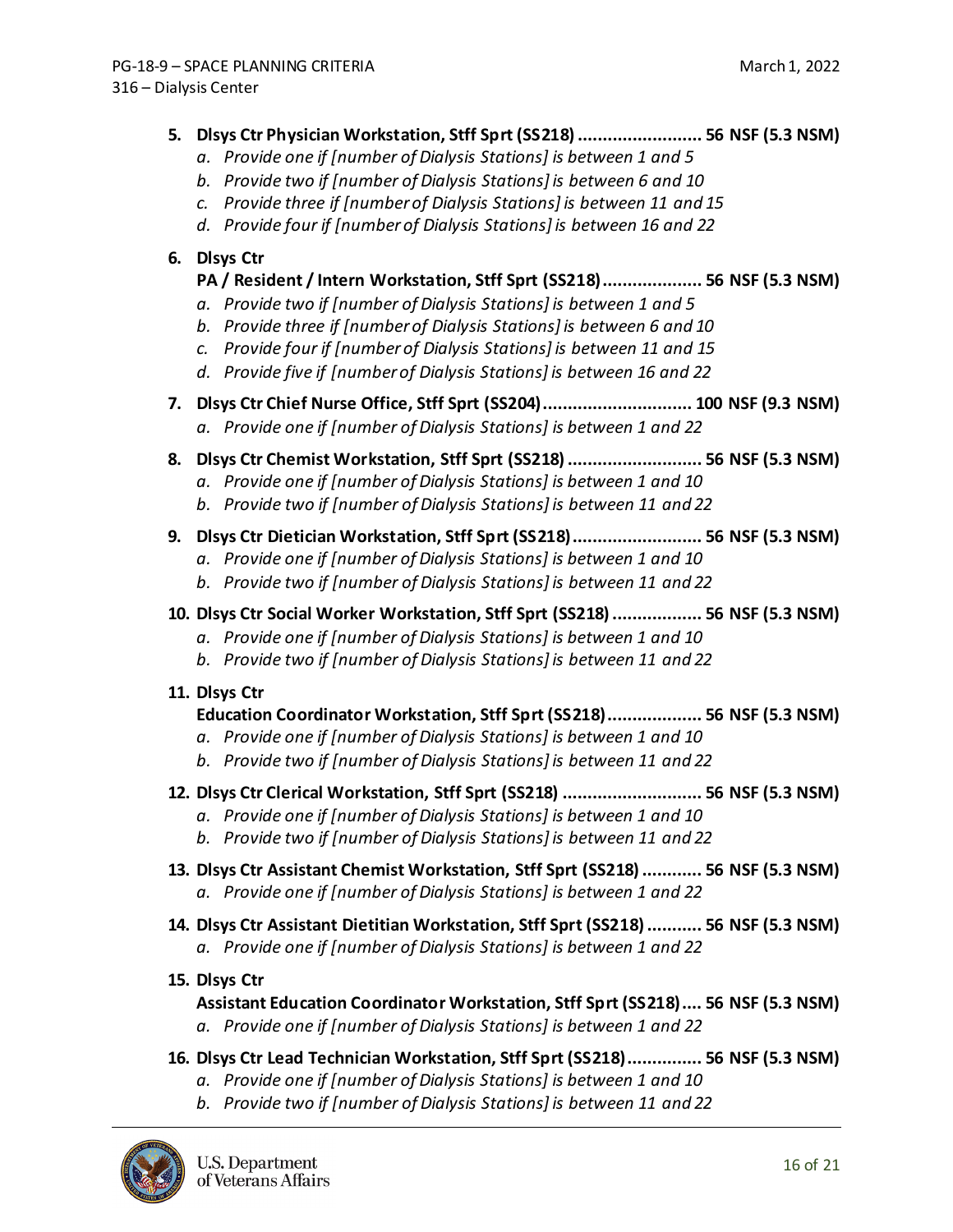#### **17. Dlsys Ctr Student / Trainee Workstation, Stff Sprt (SS216) ............ 36 NSF (3.4 NSM)**

- *a. Provide two if [number of Dialysis Stations] is between 1 and 5*
- *b. Provide three if [number of Dialysis Stations] is between 6 and 10*
- *c. Provide four if [number of Dialysis Stations] is between 11 and 15*
- *d. Provide five if [number of Dialysis Stations] is between 16 and 22*

### **18. Dlsys Ctr Support Technician Workstation, Stff Sprt (SS218).......... 56 NSF (5.3 NSM)**

- *a. Provide one if [number of Dialysis Stations] is between 1 and 10*
- *b. Provide two if [number of Dialysis Stations] is between 11 and 22*

### **19. Dlsys Ctr Laboratory Technician Workstation, Stff Sprt (SS218)..... 56 NSF (5.3 NSM)**

- *a. Provide one if [number of Dialysis Stations] is between 1 and 10*
- *b. Provide two if [number of Dialysis Stations] is between 11 and 22*

### **20. Dlsys Ctr Resident / Staff Training Room, Educ Svc (SS111) ........240 NSF (22.3 NSM)**

- *a. Provide one if [number of Dialysis Stations] is between 1 and 5*
- *b. Provide one at 300 NSF if [number of Dialysis Stations] is between 6 and 10*
- *c. Provide one at 545 NSF if [number of Dialysis Stations] is between 11 and 22*

Allocated NSF accommodates ten conference chairs @ 7.5 NSF each, four 5'-0" x 2'-  $0''$  tables at 10 NSF each, one credenza  $\omega$  8 NSF, and circulation; total ten people.

#### **21. Dlsys Ctr Staff Breakroom, Stff Sprt (SS262) ...............................120 NSF (11.2 NSM)**

- *a. Provide one if [number of Dialysis Stations] is between 1 and 5*
- *b. Provide one at 140 NSF if [number of Dialysis Stations] is between 6 and 10*
- *c. Provide one at 160 NSF if [number of Dialysis Stations] is between 11 and 15*
- *d. Provide one at 180 NSF if [number of Dialysis Stations] is between 16 and 22*

#### **22. Dlsys Ctr Female Staff Locker Room, Stff Sprt (SS282) ................. 100 NSF (9.3 NSM)**

- *a. Provide one if [number of Dialysis Stations] is between 1 and 10*
- *b. Provide one at 140 NSF if [number of Dialysis Stations] is between 6 and 22*

Provide locker space only for those FTEs without assigned office or workspace. For less than five FTE combine Locker Room facilities with adjacent department or sum in chapter 410.

#### **23. Dlsys Ctr Female Staff Toilet, Bldg Sprt (SB191)............................. 60 NSF (5.6 NSM)**

- *a. Provide one if [number of Dialysis Stations] is between 1 and 10*
- *b. Provide two if [number of Dialysis Stations] is between 6 and 22*

Allocated NSF accommodates one accessible toilet  $@$  25 NSF, one wall-hung lavatory @ 12 NSF, ABA clearances, and circulation.

- **24. Dlsys Ctr Male Staff Locker Room, Stff Sprt (SS282)..................... 100 NSF (9.3 NSM)**
	- *a. Provide one if [number of Dialysis Stations] is between 1 and 10*
	- *b. Provide one at 140 NSF if [number of Dialysis Stations] is between 6 and 22*

Provide locker space only for those FTEs without assigned office or workspace. For less than five FTE combine Locker Room facilities with adjacent department or sum in chapter 410.

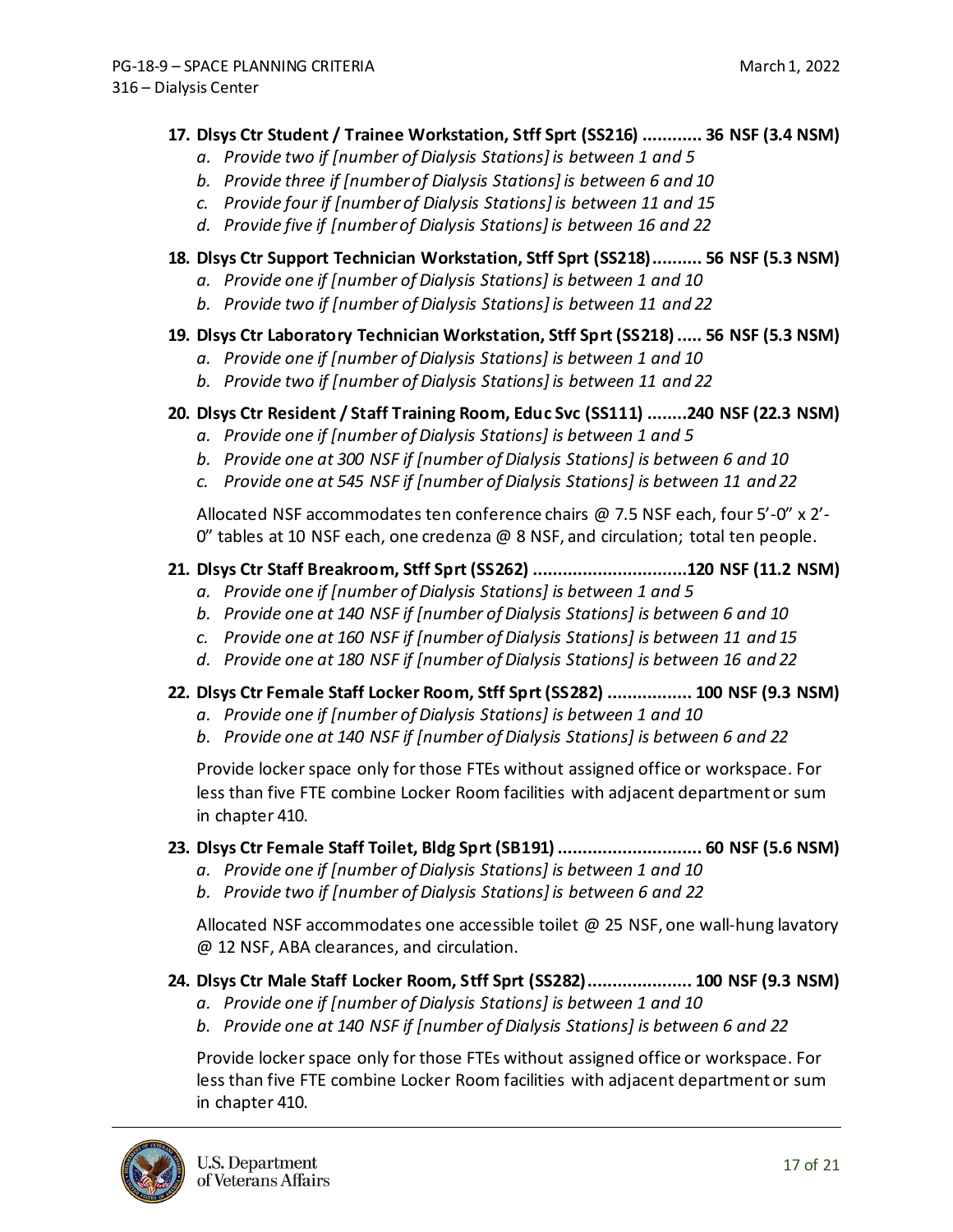### **25. Dlsys Ctr Male Staff Toilet, Bldg Sprt (SB191) ................................ 60 NSF (5.6 NSM)**

- *a. Provide one if [number of Dialysis Stations] is between 1 and 10*
- *b. Provide two if [number of Dialysis Stations] is between 6 and 22*

Allocated NSF accommodates one accessible toilet @ 25 NSF, one wall-hung lavatory @ 12 NSF, ABA clearances, and circulation.

#### **E. FA 5: EDUCATION AREA**

- **1. Dlsys Ctr Residency Director Office, Stff Sprt (SS204) .................. 100 NSF (9.3 NSM)** *a. Provide one if [number of Dialysis Stations] is between 1 and 22*
- **2. Dlsys Ctr Resident Training Room, Educ Svc (SS111)...................545 NSF (50.7 NSM)**
	- *a. Provide one if [number of Dialysis Stations] is between 1 and 10*
	- *b. Provide one at 590 NSF if [number of Dialysis Stations] is between 11 and 22*

Allocated NSF accommodates six conference chairs @ 7.5 NSF each, two 5'-0" x 2'-0" tables at 10 NSF each, one credenza @ 8 NSF, and circulation; total six people.

### **F. SEPS IMPORTER SHORTCUTS**

The following shortcuts are used in the Room Criteria Statements in the Dialysis Center Functional Areas. These shortcuts are used during upload of this document into the Space and Equipment Planning System (SEPS) software during implementation of the space planning parameters contained herewith to allow for mathematical or logical calculations to be performed. Input Data Statements (IDSs), Rooms or a partial calculation formula can have a shortcut.

- 1. *number of Dialysis Stations*: [Chair Station Cubicle, Dlsys Ctr (CDL05)] + [Bed Station Cubicle, Dlsys Ctr (CDL07)] + [Bed Station, Dlsys Ctr (CDL01)] + [Isolation Negative Pressure Bed Station, Dlsys Ctr (CDL03)]
- 2. *Renal Dialysis Center Clinic stops projected*: [How many annual Renal Dialysis Center Clinic stops are projected?]

### <span id="page-17-0"></span>**6 PLANNING AND DESIGN CONSIDERATIONS**

- A. Outpatients shall have convenient access to the Dialysis Center from parking areas and public transportation. Inpatients should have a secluded access which accommodates the passage of bariatric size patient transport devices.
- B. The Nurse Station(s) must have a clear visual line of observation of each patient station and each patient toilet room entrance. Each Nurse Station shall observe no more than ten patient stations; and, when multiple Nurse Stations are required, they shall be arranged to each observe as equal a share of the Dialysis Stations as possible.
- C. Dialysis patients are highly susceptible to infections. Set the Dialysis Center in an area which will prevent cross-flow by other patients and staff; provide strategically placed and accessible hand washing stations throughout the patient treatment areas; and locate each dialysate return receptacle on the wall, centered at each patient station, and at a height such that it is easily accessible to clean repeatedly each day.

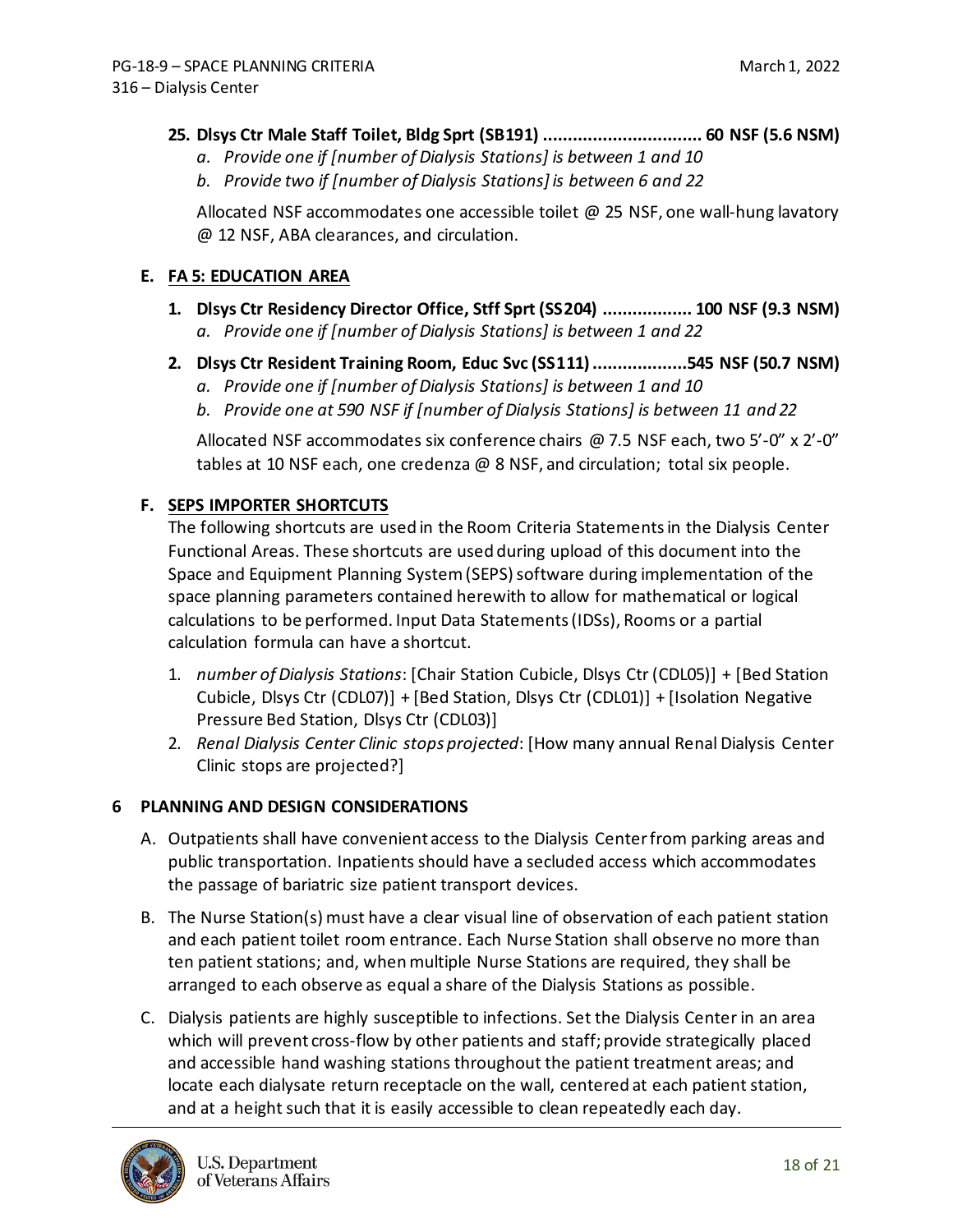- D. Provide 4'-0" (1.22m) minimum clearance between beds or chairs and a headwall at each Dialysis Station at least 10'-9" (3.28m) wide.
- E. The height of the dialysate receptacle shall be coordinated with the equipment and the preceding parameter to inhibit an excessively long dialysate return hose; and any architectural systems used to conceal the gravity drain must be easily removable such as not to impede decontamination or modifications.
- F. Dialysis patients are highly sensitive to and adversely affected by unsteady ranges of temperature, pressure, and humidity. Environmental systems must provide stable, consistent conditions.
- G. If the Dialysis Center Biochemistry Laboratory is not authorized, the blood and urine analyses must be performed by the Clinical Laboratory of the Medical Facility, and proximity must be considered as shown in the Functional Relationships Matrix below.
- H. If the Dialysis Center Biochemistry Laboratory is authorized, locate patient toilets adjacent to the lab, and provide a pass-through into the lab.
- I. Patient confidentiality must be maintained when providing personal information to interview clerks and/or other staff. The physical design of the space shall not encumber this requirement.
- J. Locate staff areas to be convenient to staff and separate from patient areas, and segregate patient and staff circulations. Since the Dialysis Center operates 24 hours a day / 365 days a year, its Staff Lounge, Staff Lockers, Staff Toilets, and Staff Showers should not be collocated with those of adjacent departments unless they are in close proximity and always accessible to the Dialysis Center staff.
- K. Dialysis equipment may connect directly into patient data information systems to input recordings of the treatment process. The designer must coordinate the interface of the equipment and the information system.
- L. Refer to Department of Veterans Affairs (VA) Office of Construction and Facilities Management Technical Information Library [\(www.cfm.va.gov/til/\)](http://www.cfm.va.gov/til/) for additional technical criteria.

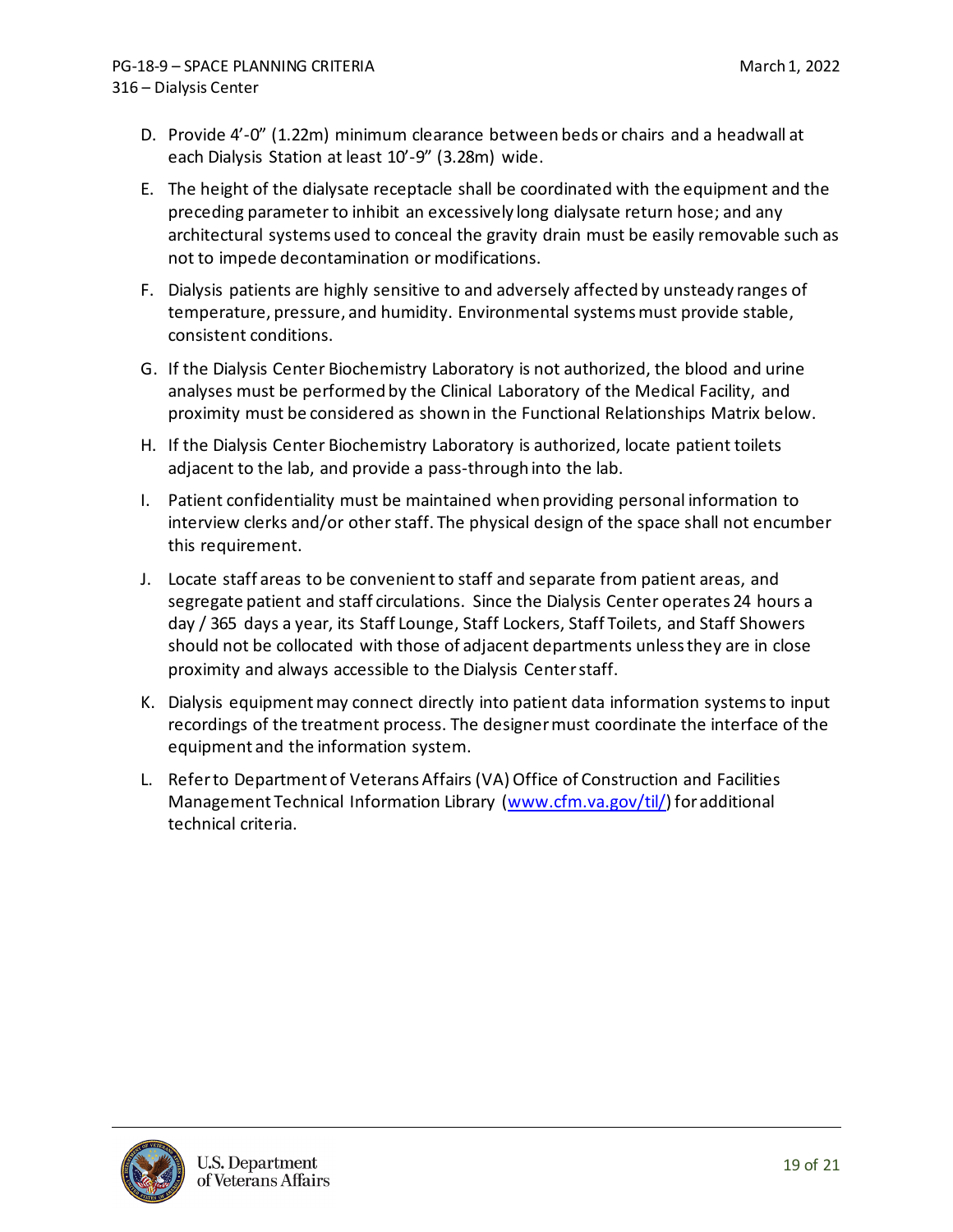### <span id="page-19-0"></span>**7 FUNCTIONAL RELATIONSHIPS**

Relationship of Dialysis Center to services listed below:

#### **TABLE 1: FUNCTIONAL RELATIONSHIP MATRIX**

| <b>SERVICES</b>                                       | <b>FUNCTIONAL</b><br><b>RELATIONSHIP</b> |
|-------------------------------------------------------|------------------------------------------|
| <b>RSDNTL: SCI: LTC RCU</b>                           | 2                                        |
| VET SPRT: PHRM Svc: Outpatient                        | 2                                        |
| OP: SCI OP                                            | 2                                        |
| IP: SCI: AC PCU                                       | 2                                        |
| <b>IP: MS PCUs</b>                                    | $\overline{2}$                           |
| VET SPRT: PHRM Svc: Inpatient                         | 2                                        |
| OP: CBMH: General                                     | 3                                        |
| <b>CLNCL SPRT: OIT: Server</b>                        | 3                                        |
| BLDG SPRT: Logstcs Svc: Warehouse                     | 3                                        |
| <b>CLNCL SPRT: OIT: Telecommunications</b>            | 3                                        |
| BLDG SPRT: ENG: Engineering Service (all specialties) | 3                                        |
| <b>VET SPRT: Social Work</b>                          | 3                                        |
| VET SPRT: Chaplain Svc: Worship                       | 3                                        |
| IP: MH PCUs                                           | 3                                        |
| <b>VET SPRT: Veterans Assistance</b>                  | 3                                        |
| <b>VET SPRT: Voluntary Svc</b>                        | 3                                        |
| <b>CLNCL SPRT: R&amp;D: Health Services</b>           | 3                                        |
| <b>CLNCL: Clncl Svc Adm: Medical Service</b>          | 3                                        |
| CLNCL: Clncl Svc Adm: Hospital Medicine               | 3                                        |
| <b>CLNCL: Emergency</b>                               | 3                                        |
| OP: CBOP: Patient Care                                | 3                                        |
| IP: PRC: PCU                                          | 3                                        |
| <b>RSDNTL: PRC: RCUs</b>                              | 3                                        |

**Legend:**

- 1. High
- 2. Moderate
- 3. Minimal